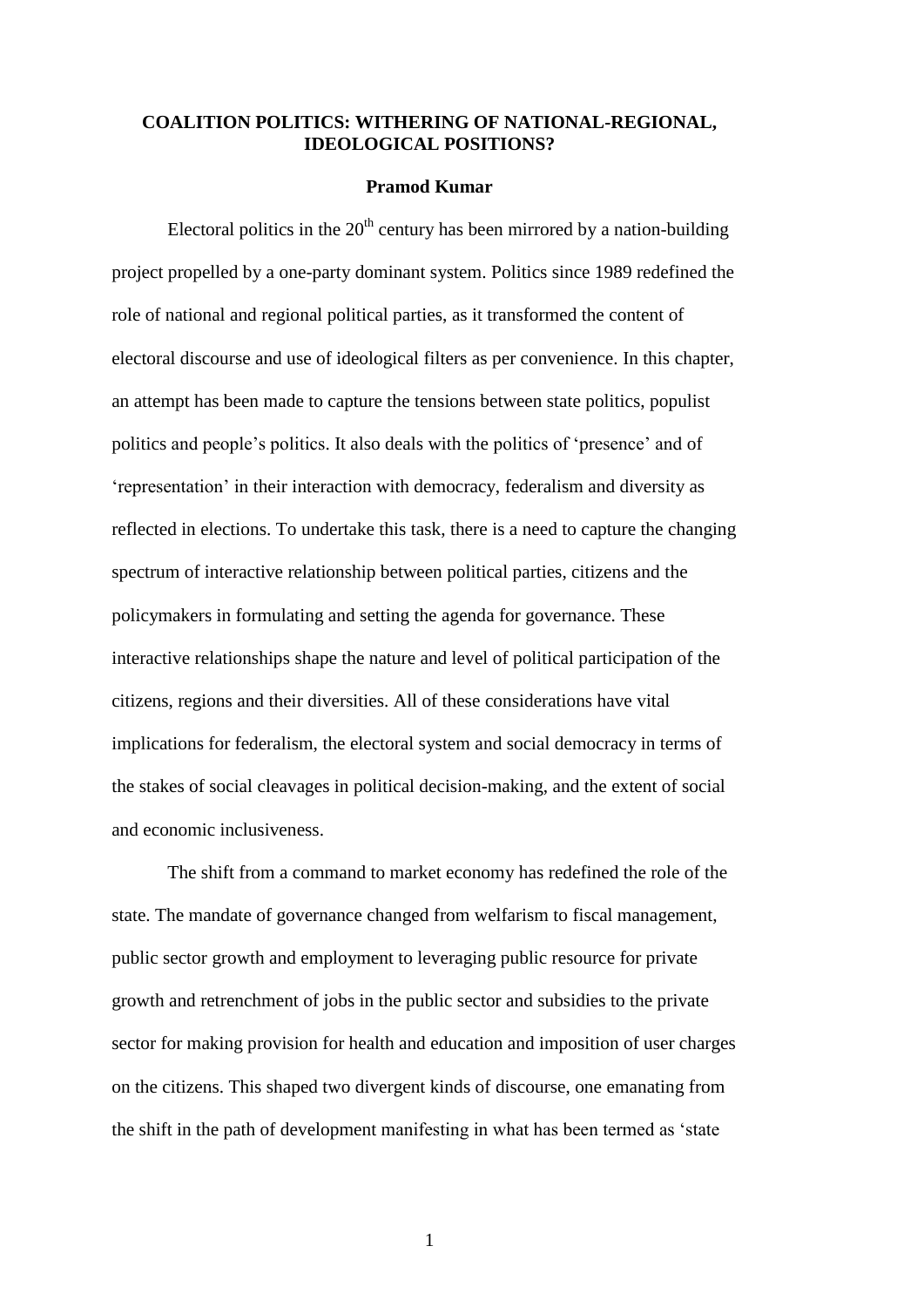politics', and another found articulation at the time of elections in the form of ‗populist politics'.

It has been argued that the practice of democracy has a select domain restricted to those who govern and those who avail its governance. The two have entered into a collaborative relationship and emerged as custodians of the state shaping the terms of political discourse under the banner of 'state politics'. People on the margins outside the realm of democratic practice need doles for their survival that is provided by electoral politics, which becomes their mainstay lending content to what is known as ‗populist politics'. This has provided dominant space in mainstream politics to a coalition of interests in negation to the participation of citizens, diversities and regions in democratic governance. This tension has been reflected in the dichotomous relationship between populist politics and state politics. In populist politics it emanates from an articulation of politics of representation as synonymous with the presence of citizens, diversities and regions in exclusion of their stake building in state politics.<sup>1</sup> The 'politics of presence' has overtaken politics of ideas, values and purpose. The outcome of this vacillation is that the ideological difference between political parties has got blurred while the difference between ‗populist' and ‗state politics' has become more manifest.

Political transformations in a decade starting from 1967 were significant in so far as one-party dominant system is concerned. It led to the polarisation of the Indian party system into two blocks with anti-Congressism being the only unifying factor for the opposition parties. From 1989 onwards, the Congress party's hegemony of being an umbrella party became questioned and the space thus vacated was appropriated by regional political parties. Examples include the Bahujan Samaj Party (BSP), Janata Dal (U), Biju Janata Dal (BJD), Samajwadi Party (SP), DMK, and the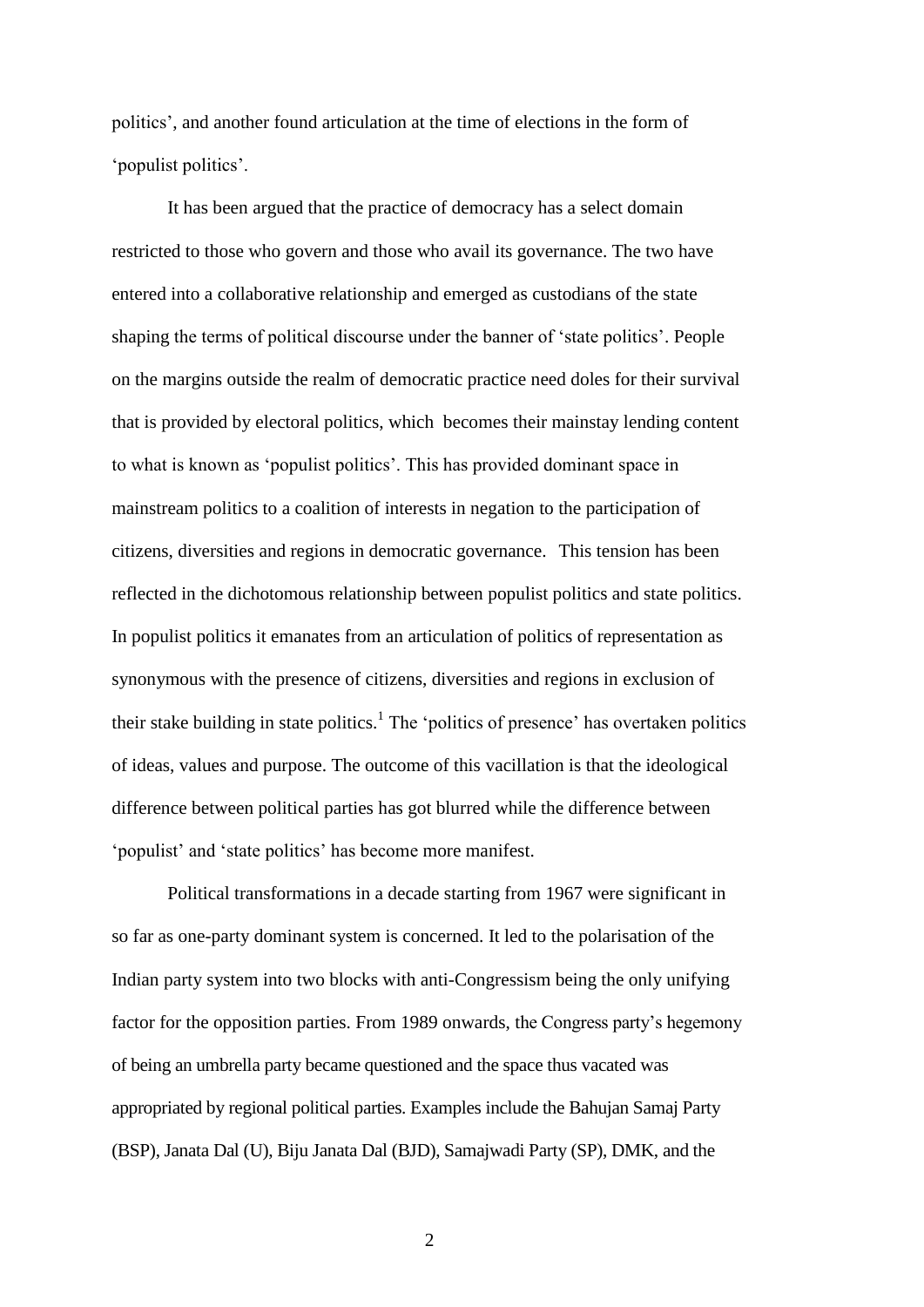AIDMK. A perusal of the electoral results shows that since 1989, the multi-party character of the party system is illustrated by the fact that the values of the Laakso-Taagepera Index (N) (of the effective number of parties) by votes/seats were 4.80/4.35, 5.10/3.70, 7.11/5.83, 6.91/5.28, 6.74/5.87, 7.6/6.5 and 7.6/5.0 in 1989, 1991, 1996, 1998, 1999, 2004 and 2009 respectively, whereas prior to 1989, the effective number of the parties by seats exceeded 3 only once (3.16 in 1967) and the effective number of parties by votes exceeded 5 only once  $(5.19 \text{ in } 1967)$ .<sup>2</sup>

Further, within the multi-party character of the party system, the space occupied by the regional political parties in terms of votes and the elected members has increased. For instance, the percentage share of votes of the national parties is on the decline. Their share of votes was around 78 per cent in the 1984 parliamentary elections which declined to 64 per cent in the 2009 parliamentary elections. And the share of the regional parties increased from 12 per cent to 31 per cent during the same period. Further, the share of the national political parties in the elected members of parliament has decreased from 85 per cent to 69 per cent and that of the regional parties increased from 12 per cent to 29 per cent in 1984 and 2009 elections respectively (see Table 3.1).

| Performance of National and Regional Parties |                                           |        |        |        |                         |        |        |        |        |         |
|----------------------------------------------|-------------------------------------------|--------|--------|--------|-------------------------|--------|--------|--------|--------|---------|
| Party                                        | Party-wise representation amongst elected |        |        |        | <b>Percentage votes</b> |        |        |        |        |         |
|                                              | members                                   |        |        |        |                         |        |        |        |        |         |
|                                              | 2009                                      | 2004   | 1999   | 1998   | 1984-85                 | 2009   | 2004   | 1999   | 1998   | 1984-85 |
| National parties                             | 69.24                                     | 67.03  | 67.96  | 71.27  | 85.40                   | 63.58  | 62.89  | 67.11  | 67.98  | 77.86   |
| Regional parties                             | 29.10                                     | 32.04  | 30.94  | 27.62  | 12.20                   | 31.23  | 32.87  | 30.15  | 29.66  | 12.73   |
| Independents                                 | 1.66                                      | 0.92   | 1.10   | 1.10   | 2.40                    | 5.19   | 4.25   | 2.74   | 2.37   | 9.41    |
| Total                                        | 100.00                                    | 100.00 | 100.00 | 100.00 | 100.00                  | 100.00 | 100.00 | 100.00 | 100.00 | 100.00  |

**Table 3.1 Performance of National and Regional Parties**

*Source: (i) Statistical Reports on General Elections from 1984 to 2004, Election Commission of India, New Delhi.*

*(ii) For 2009[, http://en.wikipedia.org/wiki/results\\_of\\_the\\_2009\\_Indian\\_general\\_election\\_by\\_party](http://en.wikipedia.org/wiki/results_of_the_2009_Indian_general_election_by_party)*

The change in the nature of party system from one-party dominance with greater emphasis on the unitary aspects of Indian federation and the moderate level of political participation of the citizens, regions and social cleavages to the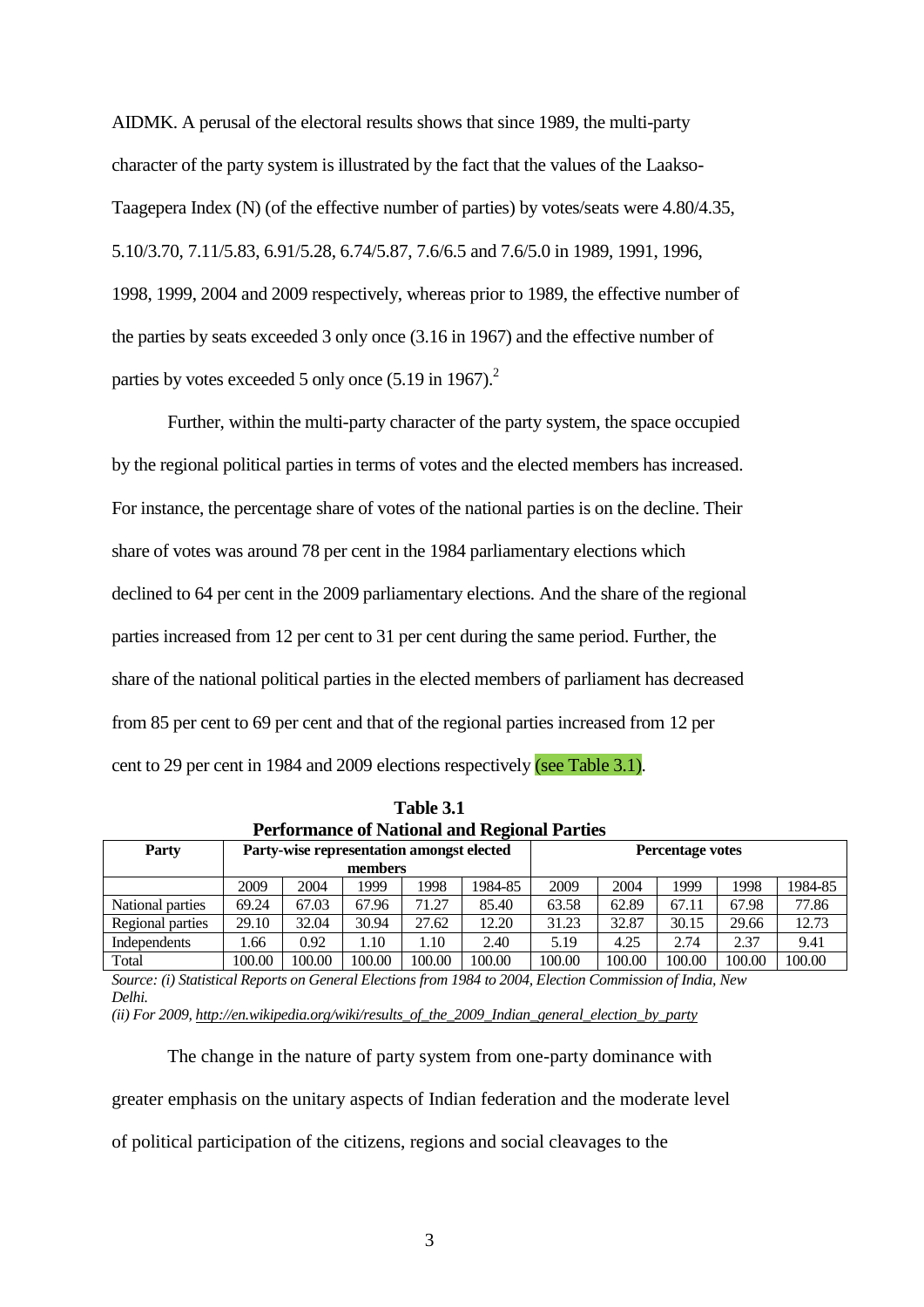multiparty system, with higher participation of the people on the margins of society in the elections and greater presence of the diversities in legislatures has unfolded paradoxes of India democracy.

In the political science literature, the first phase up to the mid-sixties has been characterised as one-party dominance system.<sup>3</sup> In this, the agenda of governance and of electoral discourse were in consonance with each other. This was the phase of one-party dominance in Indian politics. In this phase, it was assumed that there is a consensus on state-led capitalism, where state intervention was meant to create conditions of development in underdeveloped regions and groups. There was a broad understanding in politics about the strategy of state-led capitalism for moderating the uneven impact of development on regions, citizens and social cleavages. For instance, there were conscious attempts to assign central dole to the public sector to take the economy to ‗commanding heights' and ‗build a socialistic pattern of society'. Election manifesto of the Congress Party in 1962 declared that ‗the public sector will increasingly expand and play a dominant role, both for the purpose of accelerating the speed of industrialisation and yielding additional resources. Public, private and co-operative sectors should function in unison as parts of a single mechanism. Government should exercise effectively its powers of control and the use of appropriate fiscal measures.<sup>4</sup> Public investment was made to create physical infrastructure; land reforms legislation was enacted; affirmative action for providing reservations in jobs for the Scheduled Castes and Tribes was taken, and the Community Development Programme (CDP) for creating rural infrastructure was also launched. The assumption was that the logic of development and broadening the base of democracy will lead to overall empowerment of the underprivileged sections and create conditions for the withering away of the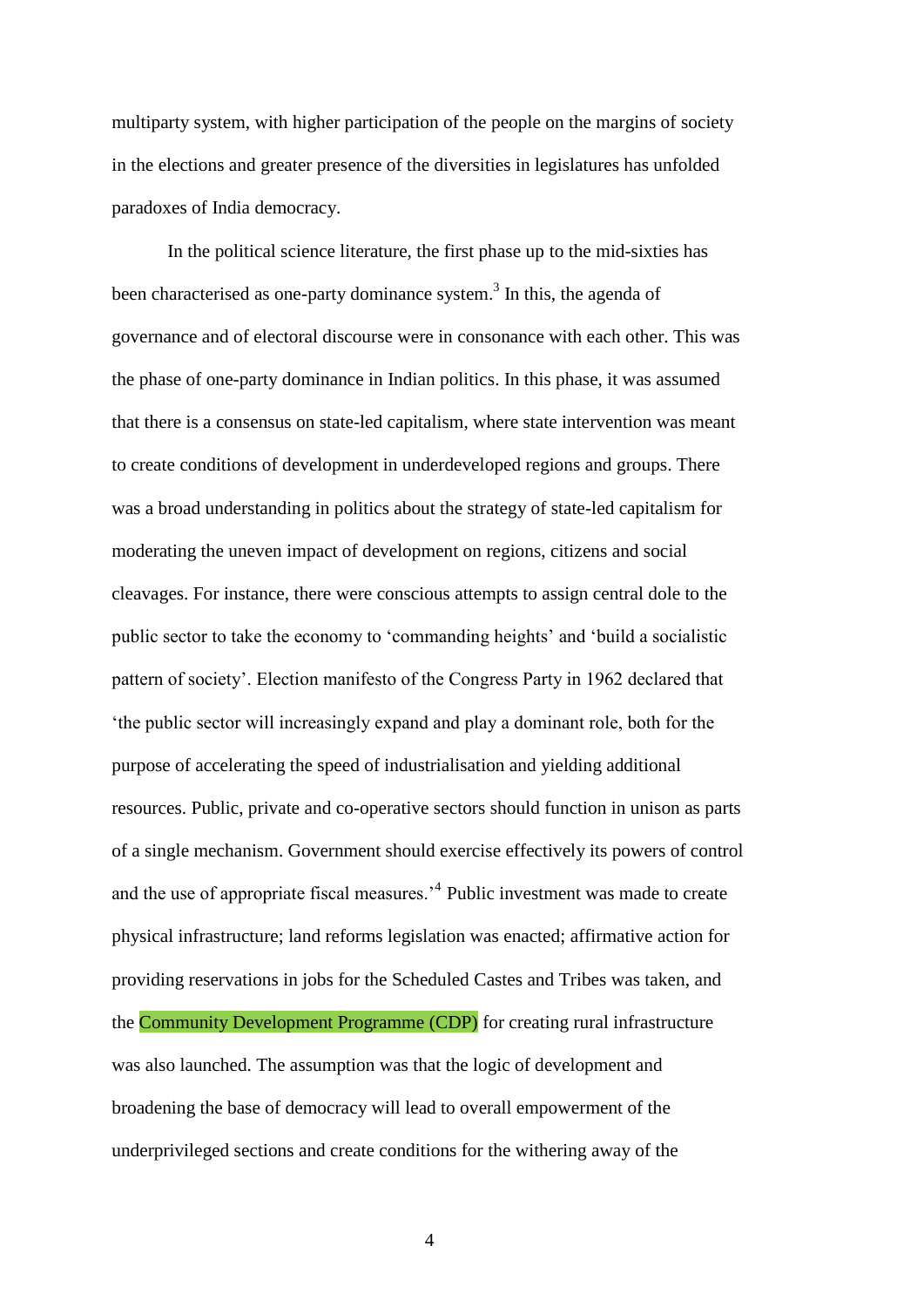primordial identities based on caste, region and religion. The outcome of these initiatives, no doubt, blurred the divergence between economic policies under the banner of state capitalism and political mobilisation for building ‗socialistic pattern of society'. But the contradiction between the path of development, electoral promises and social expectations became glaring. As a consequence, people's politics found expression through various protest movements of the youth, the Naxalite movement, and unrest among the Dalits, peasantry and public sector employees.

In the sphere of electoral politics, people on the margins could see the importance of their votes and political leadership realised that electoral outcomes were dependent upon garnering the votes of the poor. The *Garibi Hatao* slogan, nationalisation of banks and abolition of the privy purses were used as major planks to woo voters in the 1972 elections. Election manifesto of the Congress Party in 1977 made promises with a tinge of apologetic welfarism. It assigned the private sector a national role and hoped to make the public sector efficient. In its 1977 election manifesto, Congress Party declared, "To enlarge the role and efficiency of the public sector, to give proper scope to the private sector to play a national role without concentration of economic power, to control prices and ensure supplies of essential commodities."<sup>5</sup> These pronouncements were adequately reflected in the plan documents and government policies.

These policies and programmes provided content to these slogans by introducing a number of poverty alleviation programmes. They sought to provide income to the poor such as Food for Work and subsidies to agriculture. In this phase also, the attempt was to reflect electoral promises in the government programmes and policies. However, the outcome of this phase was the emergence of regional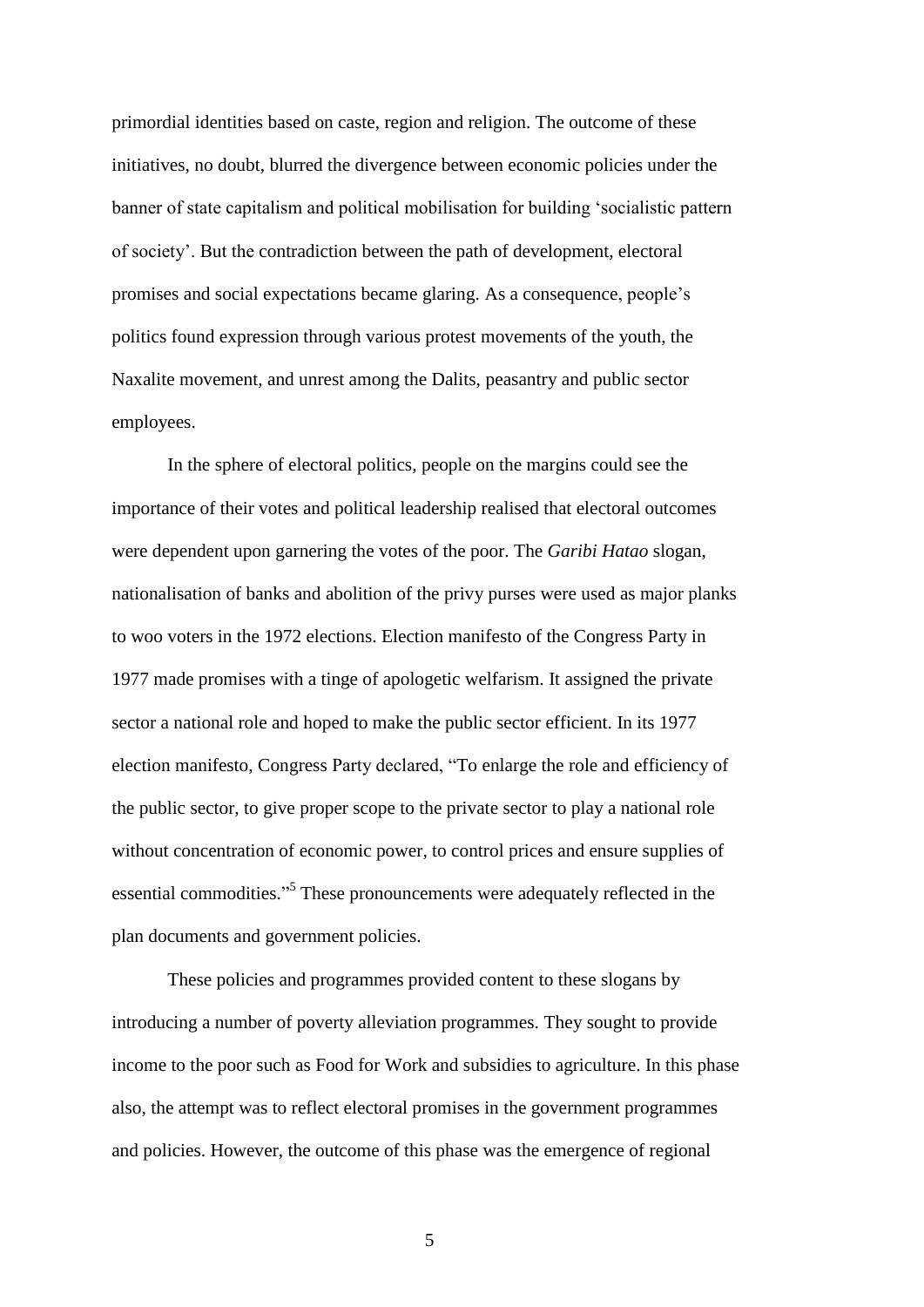politics as reflected in multiparty competition in the electoral domain and protest movements across the regions.

In the political domain, the Congress Party suffered a setback and a number of regional parties emerged at the state level. The strategy adopted was to vanquish dissent and negate regionalism. To the contrary, the strategy strengthened the opposition parties. Then Prime Minister Indira Gandhi attempted to curb the opposition through divide and rule politics and an authoritarian mode which reached its peak with the imposition of emergency rule in the country. Her emergency could not be sustained as India's multi-cultural ethos blended with political democracy required an institutional mechanism which could articulate the coalition of diverse regional, cultural and class interests. A new political formation representing this diversity under the banner of the Janata Party, a replica of the earlier Nehru Congress Party, captured the political space and facilitated the return of political democracy. Political instability continued and the Janata regime was replaced by Indira Gandhi in 1980. The politics of populism was unleashed to woo the regional interests, religious and caste spectrum and the poor for electoral competition. The arena of conflict shifted from eradication of poverty to issues relating to federalism including decentralisation of power, autonomy for states and right to self-

determination. Regional movements took the form of terrorism in Kashmir, Punjab and in several parts of the north-eastern states. The political system failed to cope with these issues. Paradoxically, because of the excessive centralisation the leaders became all powerful, but with a weak institutional base that rendered them powerless to mediate between the conflicting interests, conflicts and to bring about social transformation.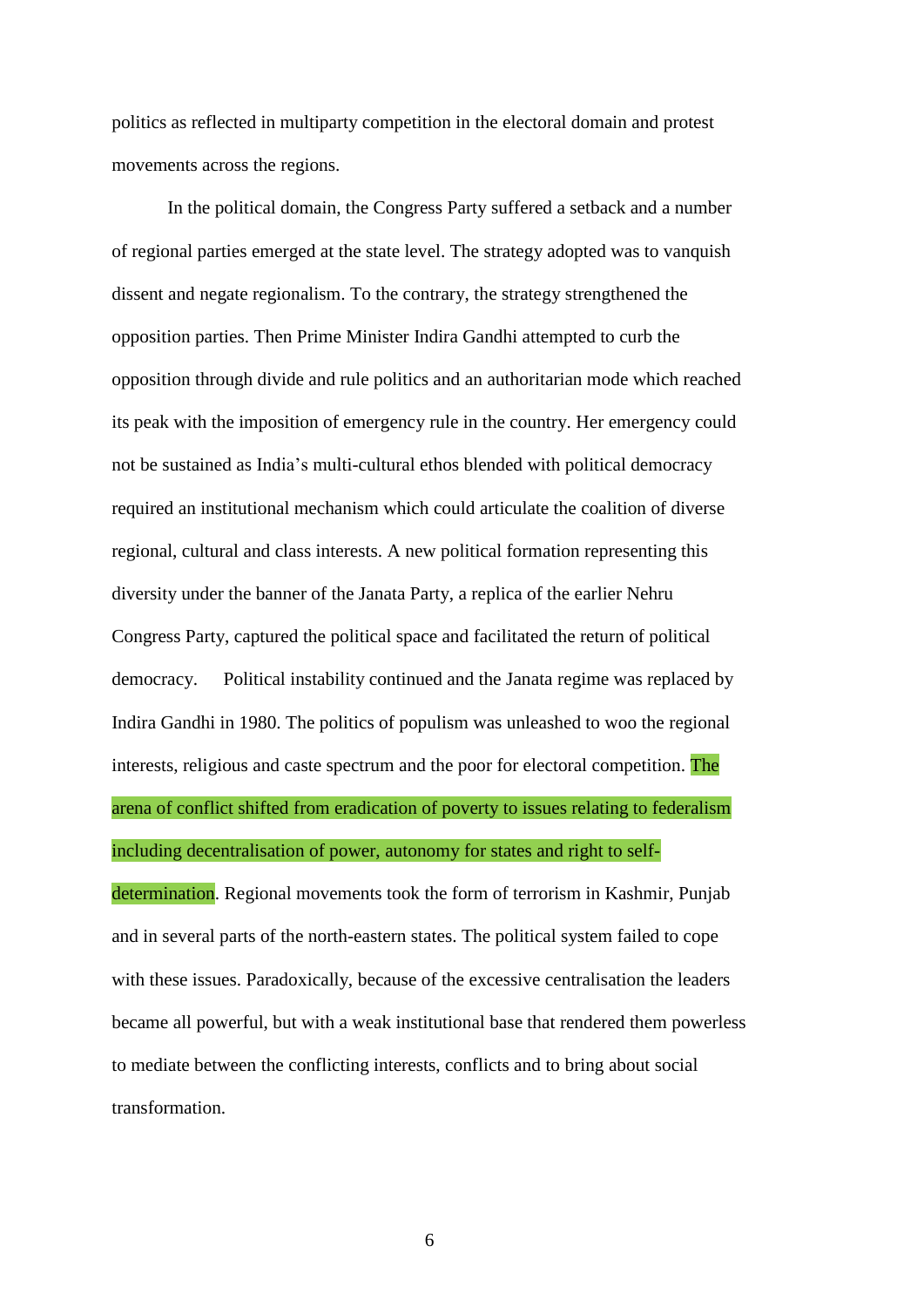From 1989, the crisis in politics deepened coupled with economic reforms and the emergence of coalition politics.

Electoral compulsions, which required the support of the people through their votes, unleashed a competitive politics of populism. Political parties and political leaders across the board sought to woo the people with sops…The number of promises made multiplied, but the number of promises kept dwindled.<sup>6</sup>

The state increasingly abdicated its governing role to market forces and in elections political parties made promises which were in contradiction with the economic reforms agenda.

For example, the Congress Party in Punjab, caught between Assembly elections (2002) and Parliamentary elections (2004), became a victim of the paradox between electoral promises and government mandate. In the 2002 Assembly elections, its promise of free electricity to farmers contributed to its victory over its opponent the Akali Dal. After coming to power, at both the state and central levels, the party started implementing the government mandate to introduce economic reforms. At the state level, it imposed electricity tariff on agriculture and, consequently, it performed poorly in the 2004 national elections.

The Congress Party was quick to announce the implementation of sops like free electricity to the farmers in the wake of the next elections in 2007. This ambivalence between electoral compulsions and their commitment to implement an economic reforms agenda led to a tension between populist politics and state politics. Not only the national but even the regional political parties also promised sops to the electorates at the time of elections. In the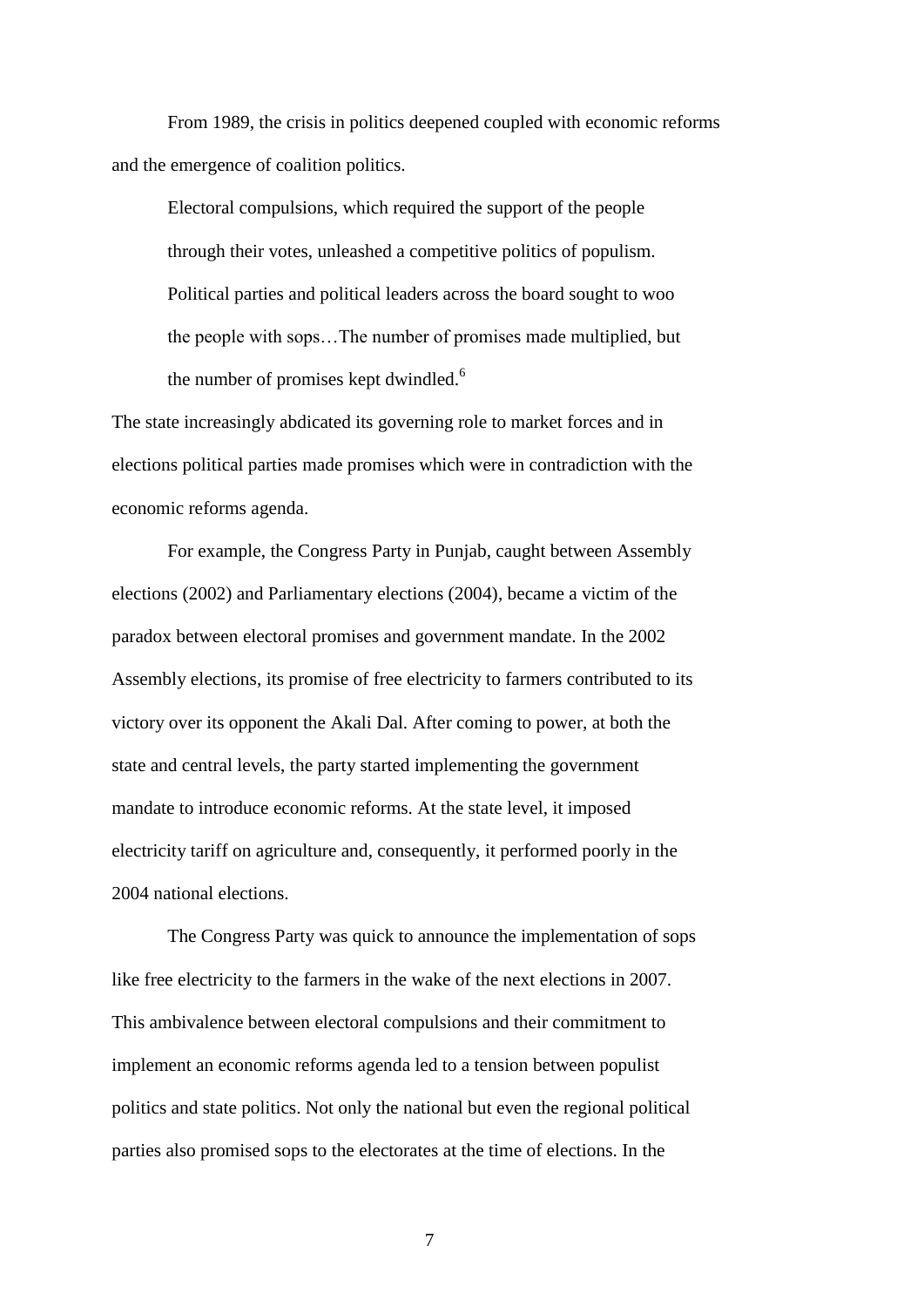2007 Assembly elections and 2009 Parliamentary elections, the SAD in Punjab promised free electricity to the farmers. But in the wake of fiscal reforms in 2010, the SAD-BJP coalition government imposed electricity tariff on the farmers.<sup>7</sup>

Furthermore, the national and regional parties promised a number of other sops at the time of elections. For instance, the answer to the price rise was to subsidise *Atta-Dal* and this was used to spearhead their election campaigns. For example, the SAD manifesto read:

Prices of wheat *atta* have gone up from Rs. 6.50 per kg in 2002 to Rs. 17 at present. Similarly, the price of ordinary pulses has also shot up from Rs. 18 per kg in 2002 to Rs. 65 at present. Diesel prices have gone up from Rs. 14.50 per litre to Rs. 32 per litre whereas a cooking gas cylinder which cost only Rs. 210 in 2002 now costs Rs. 375. The new government will provide *atta* at Rs. 4 per kg and *dal* at Rs. 20 per kg to the poor. 8

And in Tamil Nadu, the DMK election manifesto promised the sale of rice at the rate of Rupees 2 per kg. to the ration cardholders.<sup>9</sup>

Similarly, the Congress campaign took up this issue belatedly and their manifesto read: "Strengthen Public Distribution System (PDS) in the state to ensure timely availability of sufficient foodgrains and cereals to the Dalits, economically weaker sections and BPL families at affordable prices. Ensure provision of 35 kg of wheat/*Atta* and 10 kg of rice @ Rs. 2 per kg for the poorest of the poor (Antyodaya families). Ensure provision of *dal* up to 5 kg to the poorest of poor (Antyodaya families) @ Rs. 20 per kg."<sup>10</sup>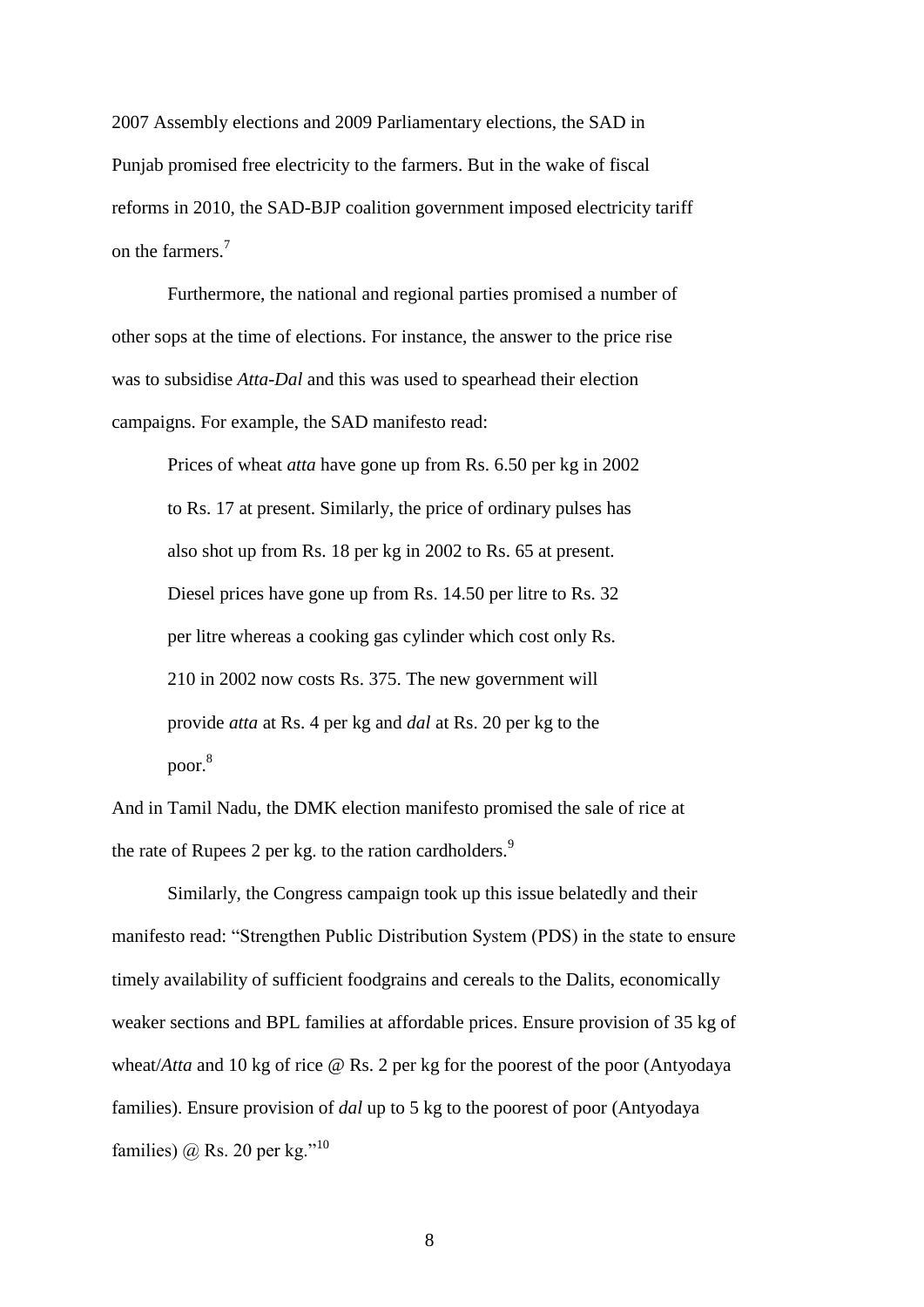Political parties have not cared to analyse the causes and ways to reduce the prices and raise the purchasing capacity of the poor, and are silent on formulating policies for ensuring food security. This situation led to a disconnect between the people, the political parties and the government. In government, these political parties give subsidies as doles to the poor and as a right to the interest groups and stakeholders. However, during elections, subsidies are promised as rights to the poor. It is because of this reason that subsidies directed at the poor are termed as doles and subsidies directed to protect profits are described as a rescue package. The former is presented as populist and the latter a survival need.

Coalition politics functioned more as **coalition of interests** between big business, land speculators, big farmers and government contractors. As a leading political analyst, Alan Altshuler, commenting on the claims of political parties in the USA said: "Though their little favours went to little men, the big favours went to land speculators, public utility franchise holders, government contractors, illicit businessmen and, of course, the leading members of the machines themselves. $11$ <sup>11</sup> Within the party system, coalition politics functioned more as a "coalition of patronage for sharing spoils between the national and regional political parties". The state was "increasingly unable to mediate between conflicting interests and competing demands resorted more and more to a politics of patronage. This patronage, which came to be extended in a bewildering variety of ways, was a means of sharing the spoils among the constituents of the ruling elite'. $^{12}$ 

Consequently, in order to appease regional political parties so as to form a coalition government at the national level, national political parties shifted their stance in the electoral discourse in favour of greater autonomy for the regions, while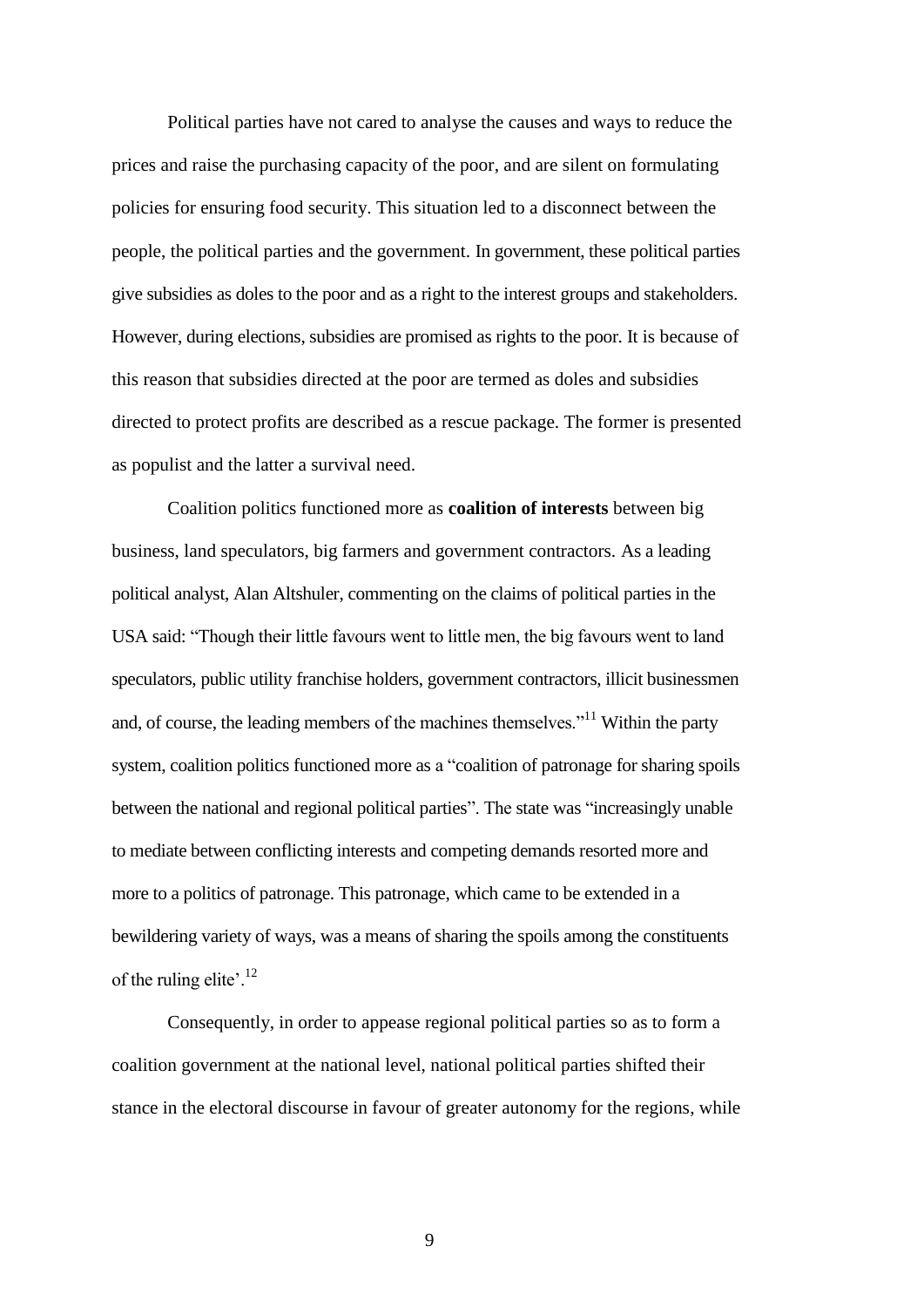regional political parties also amended their position from anti-centrism to cooperative federalism. In its 2009 election manifesto, the Congress Party claims that:

It is only the Indian National Congress that has demonstrated its commitment to a strong Centre, to strong States, and to strong panchayats and nagarpalikas. India's political system must have space for institutions at each of these three levels. Each has a vital and specific role to play.<sup>13</sup>

And the Bharatiya Janata Party in 2009 elections declared: "

We will place Centre-State relations on an even keel through the process of consultation. The genuine grievances of States will be addressed in a comprehensive manner. The moribund National Development Council will be revived and made into an active  $body<sup>14</sup>...$  for devolution of more financial and administrative powers and functions to the States. We will take suitable steps to ensure harmonious Centre-State relations in the light of the recommendations of the Sarkaria Commission'.<sup>15</sup>

But, on the contrary, the BJP implemented policies which compromised autonomy of the states and reinforced the tendencies of centralisation.

In the political domain, the emphasis on mutually acceptable trade-offs between the national and regional political parties was loud in accommodation and feeble in substance. It only meant reconciliation to achieve power equilibrium. The language of political discourse was strongly influenced to construct 'coalition through patronage' across the ideological spectrum of political parties. Moreover, there is a regionalisation of national political parties and nationalisation of regional political parties. For instance, the Congress government in Punjab passed the Punjab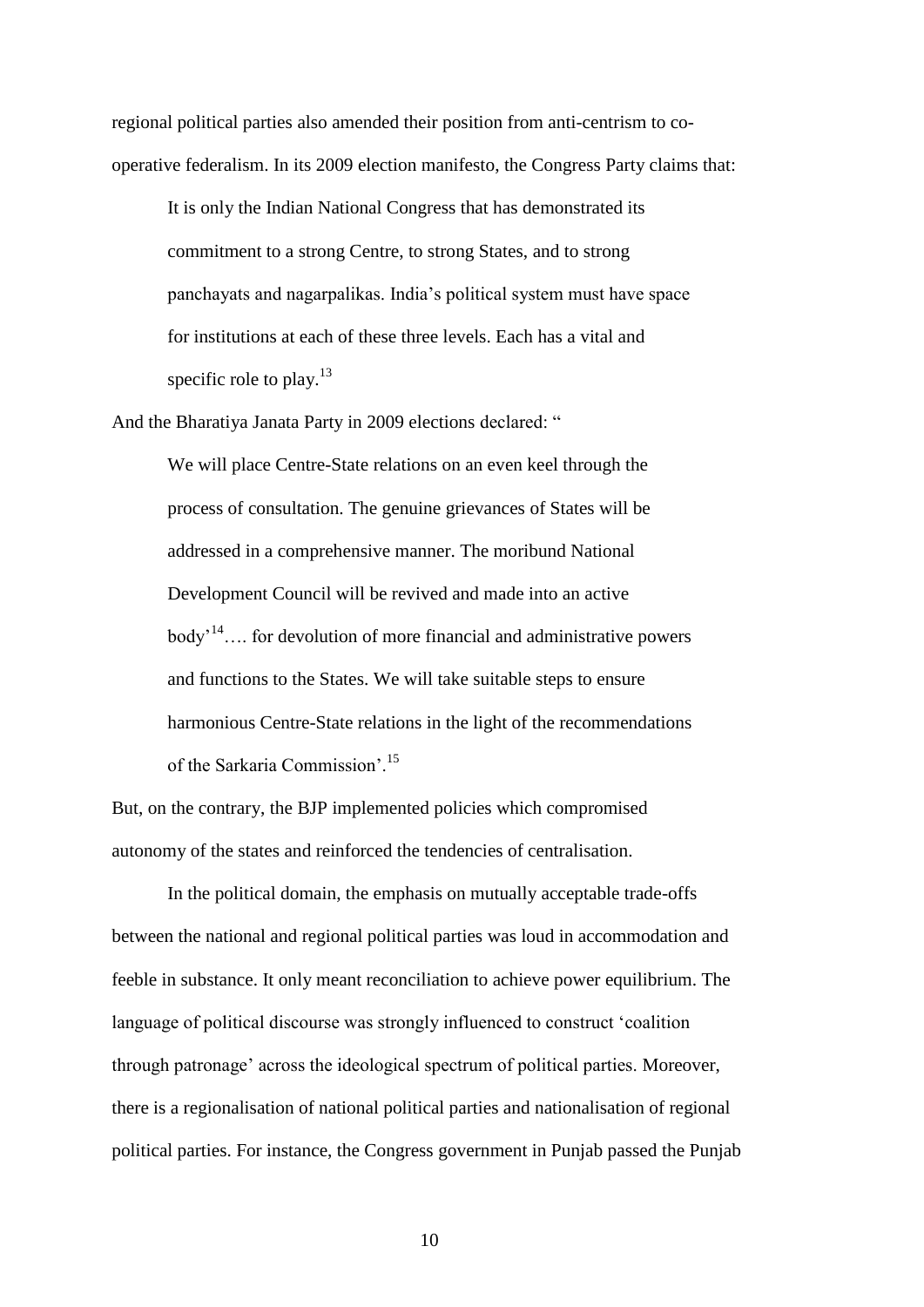Repealing Act of 2004 on Satluj Yamuna Link (SYL) much to the annoyance of the central leadership of the Congress Party. In other words, the Congress in competition with a regional alliance started appropriating the anti-centre constituency in the state. The BJP changed its position from a strong centre to greater autonomy for states.<sup>16</sup>

Similarly, the SAD shifted its position from anti-centrism to anti-Congressism to co-operative federalism. The Akali Dal in its 1973 resolution proclaimed that "it would endeavour to have the Indian Constitution recast on real federal principles, with equal representation at the Centre for all the states." The same Akali Dal through its president Parkash Singh Badal, who was party to the 1973 resolution, asserted in the year 2000, that "Our constitutional framework was for more federal structure, but owing to the rule of the Congress government, both at the Centre and in the states, the powers of the states were slowly usurped and a unitary set-up was nearly established."

The shift in the Akali Dal's position is mainly due to the emergence of coalition politics and the decline of one-party dominance. As a result, the thrust of the Akali Dal agenda changed from anti-centrism to co-operative federalism. "The Akali-BJP government has opened a new chapter in Centre-State relations, ushering in the age of co-operative federalism in the country. The era of confrontation has been effectively ended and replaced with a forward looking thrust on working together for the overall good of the state and the nation".<sup>17</sup>

This position marks a radical shift from the anti-centre stance as reflected in the 1973 autonomy resolution and in its later 1985 memorandum to the Sarkaria Commission. The shift was first made public on the occasion of the Hola Mohalla festival near Gurdwara Takht Keshgarh at Anandpur Sahib in a political conference. The resolution passed stated, "Today's conference demands of the centre that for the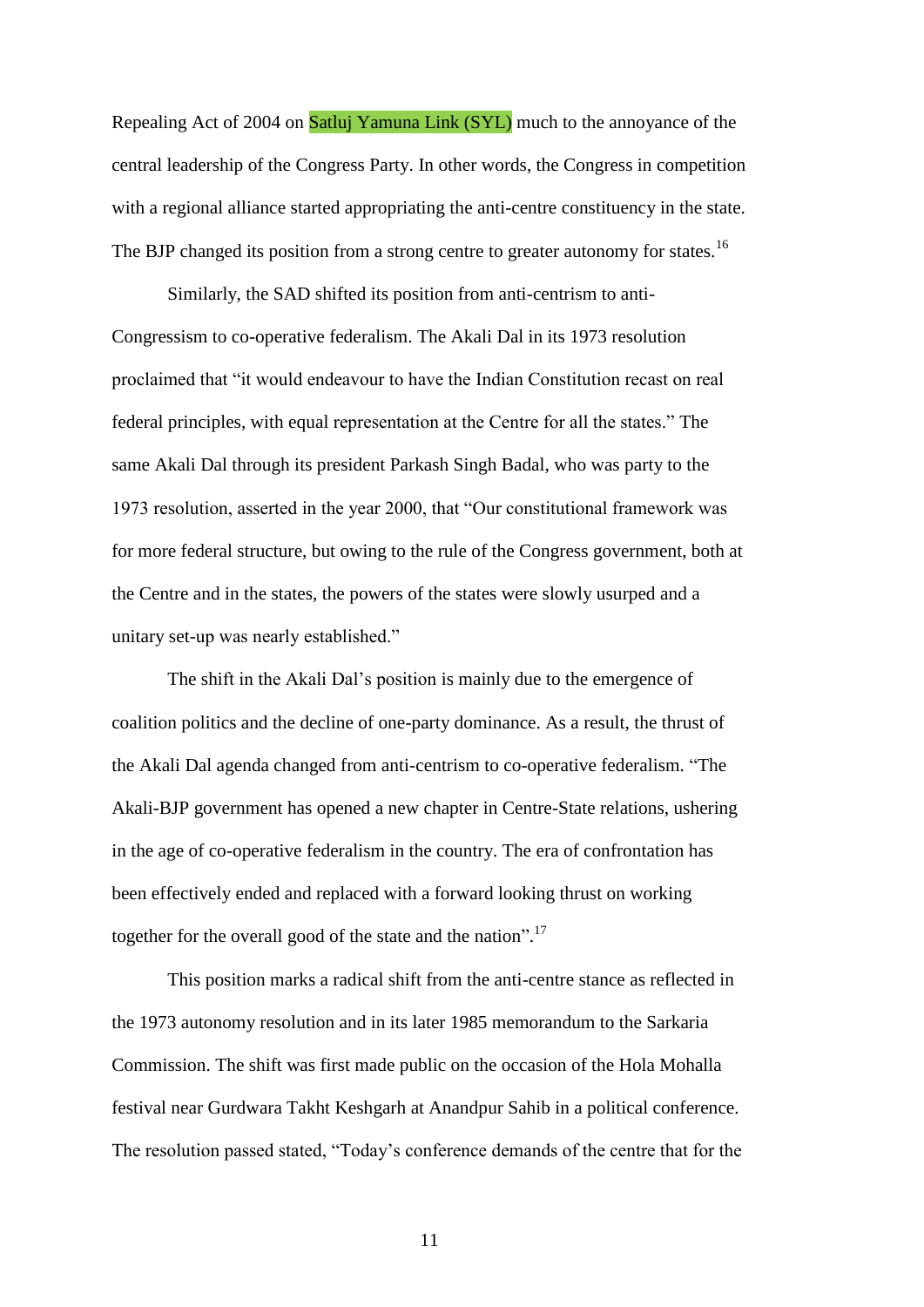prosperity of the country, in favour of development of people, the centre-state relations should be redefined in the light of the Anandpur Sahib resolution. Setting up of a true federal structure in the country was the need of the hour."<sup>18</sup>

The issue of greater autonomy for the states was nurtured in a political climate marked by over-centralisation of power and one-party dominance since Independence. This has worked in two ways: on the one hand, it has provided greater access to regional parties to share spoils of power reducing the alliance between the national and the regional political parties as 'coalition for patronage' and, on the other hand, it has made the regional parties stand on redefining the Centre-State relations as ambivalent. $19$ 

Interestingly, in coalition politics, regional groups have become strong, and the forces of regionalism have become weak. It has, no doubt, created opportunities for the small regional opposition parties to have important ministerial berths as rewards, but the same has weakened the regional agenda and interests. Consequently, it has made Indian politics less federal and more centralised, extending ad hoc benefits to those regions which are strategic partners in the coalition. A few illustrations to prove the point. In centre-state fiscal relationship, the statutory transfer of funds to the states have become secondary and the role of discretionary grants to finance the State plans by the Centre have become more prominent (see Table 3.2).

This is especially noticeable between the eighth and ninth Finance Commission even when the total transfers had increased. Between the two components of transfers from the Finance Commission, the share of grants has substantially increased in the reform period, suggesting a declining access to the collective pool of national tax resources by the provinces put differently greater access to revenue to the Central government.<sup>20</sup>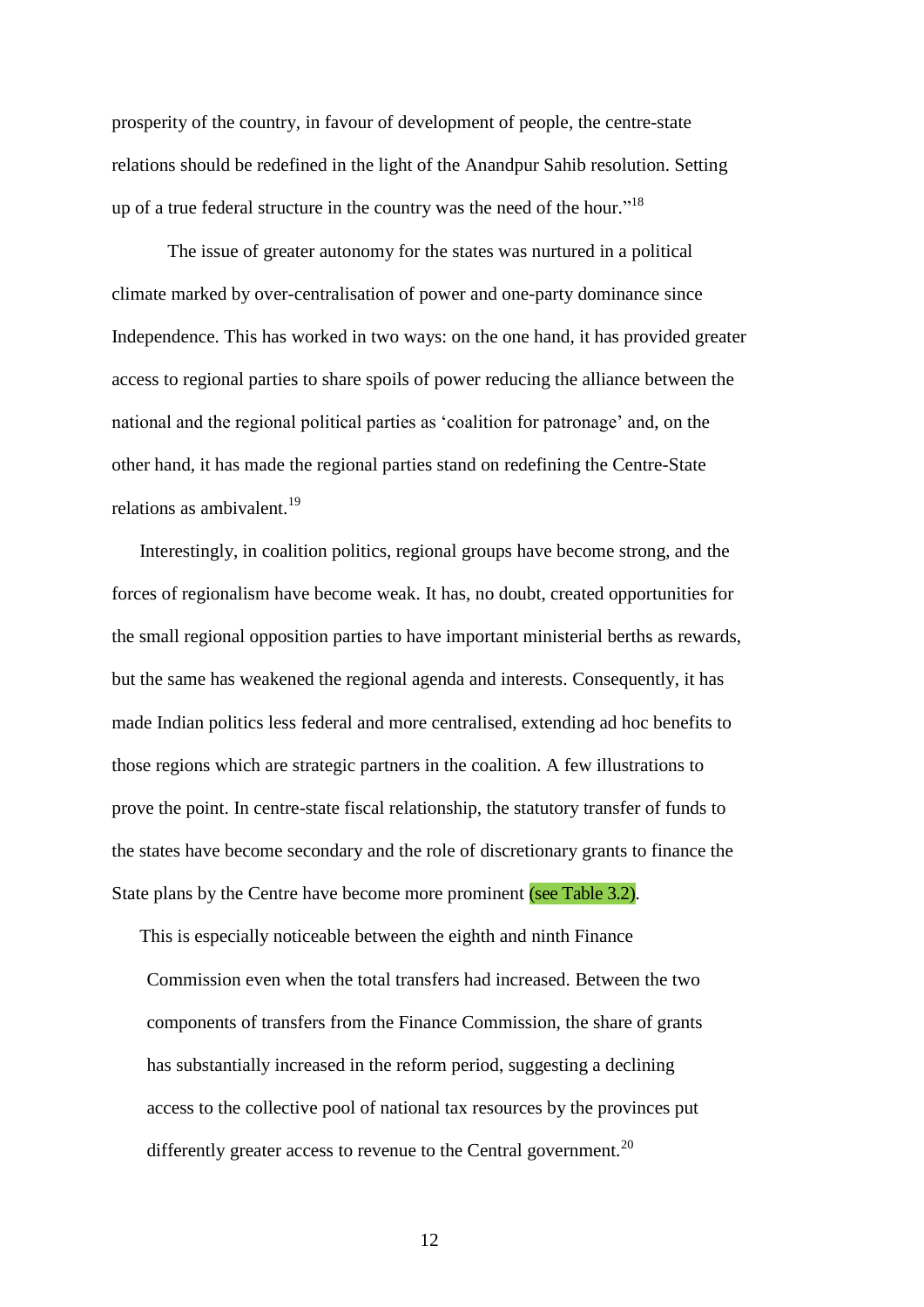**Table 3.2 Transfer from Centre to States as percentage of Gross Revenue Receipts of the Centre: Finance Commission period average**

| Year         |                |        | <b>Finance Commission transfers</b> | Other transfers | Total        | Total     |           |
|--------------|----------------|--------|-------------------------------------|-----------------|--------------|-----------|-----------|
|              | Share in       | Grants | Total                               | Grants          | Non-plan     | Other     | transfers |
|              | central        |        | transfer                            | through         | grants (non- | transfers | $(4+7)$   |
|              | taxes          |        | through                             | Planning        | statutory)   | $(5+6)$   |           |
|              |                |        | Finance                             | Commission      |              |           |           |
|              |                |        | Commission                          |                 |              |           |           |
|              |                |        | $(2+3)$                             |                 |              |           |           |
|              | $\mathfrak{D}$ | 3      | 4                                   | 5.              | 6            | 7         | 8         |
| VII FC       | 22.39          | 1.96   | 24.35                               | 12.11           | 1.66         | 13.77     | 38.11     |
| VIII FC      | 20.25          | 2.52   | 22.77                               | 13.56           | 1.54         | 15.10     | 37.86     |
| IX FC        | 21.37          | 3.42   | 22.79                               | 14.48           | 1.06         | 15.54     | 40.33     |
| X FC         | 21.40          | 2.34   | 23.75                               | 10.57           | 0.63         | 11.19     | 35.79     |
| XI FC (first | 20.93          | 5.20   | 26.13                               | 10.39           | 0.82         | 11.21     | 37.20     |
| two years)   |                |        |                                     |                 |              |           |           |

*Source: 11th Finance Commission Report, Government of India.*

Further, the Central Government expenditure has declined and States' expenditure

share has multiplied (see Table 3.3). This acquires significance in view of the States'

declining access to resources.

| <b>Trends in expenditure to GDP Ratio (percent)</b> |                 |               |               |  |  |  |  |
|-----------------------------------------------------|-----------------|---------------|---------------|--|--|--|--|
|                                                     | <b>Combined</b> | <b>Centre</b> | <b>States</b> |  |  |  |  |
| 1990-91                                             | 26.83           | 17.74         | 14.3          |  |  |  |  |
| 1991-92                                             | 26.3            | 16.52         | 14.84         |  |  |  |  |
| 1992-93                                             | 26.11           | 16.37         | 14.43         |  |  |  |  |
| 1993-94                                             | 25.89           | 16.49         | 14.21         |  |  |  |  |
| 1994-95                                             | 25.03           | 15.27         | 14.37         |  |  |  |  |
| 1995-96                                             | 24.2            | 14.66         | 13.78         |  |  |  |  |
| 1996-97                                             | 23.38           | 14.13         | 13.46         |  |  |  |  |
| 1997-98                                             | 24.16           | 13.64         | 13.76         |  |  |  |  |
| 1998-99                                             | 25.19           | 14.27         | 14.06         |  |  |  |  |
| 1999-00                                             | 26.26           | 14.79         | 14.95         |  |  |  |  |
| 2000-01                                             | 26.1            | 14.5          | 14.8          |  |  |  |  |
| 2001-02                                             | 28.1            | 15.2          | 15.8          |  |  |  |  |

**Table 3.3**

*Source: Indian Public Finance Statistics (IIPFS), various issues*

Not only this, the centrally sponsored schemes funding has increased in the social sector. In most of the cases, these schemes are not commensurate with the needs of the local people. This results in non-performance of the states which adversely affects their claim to central resources.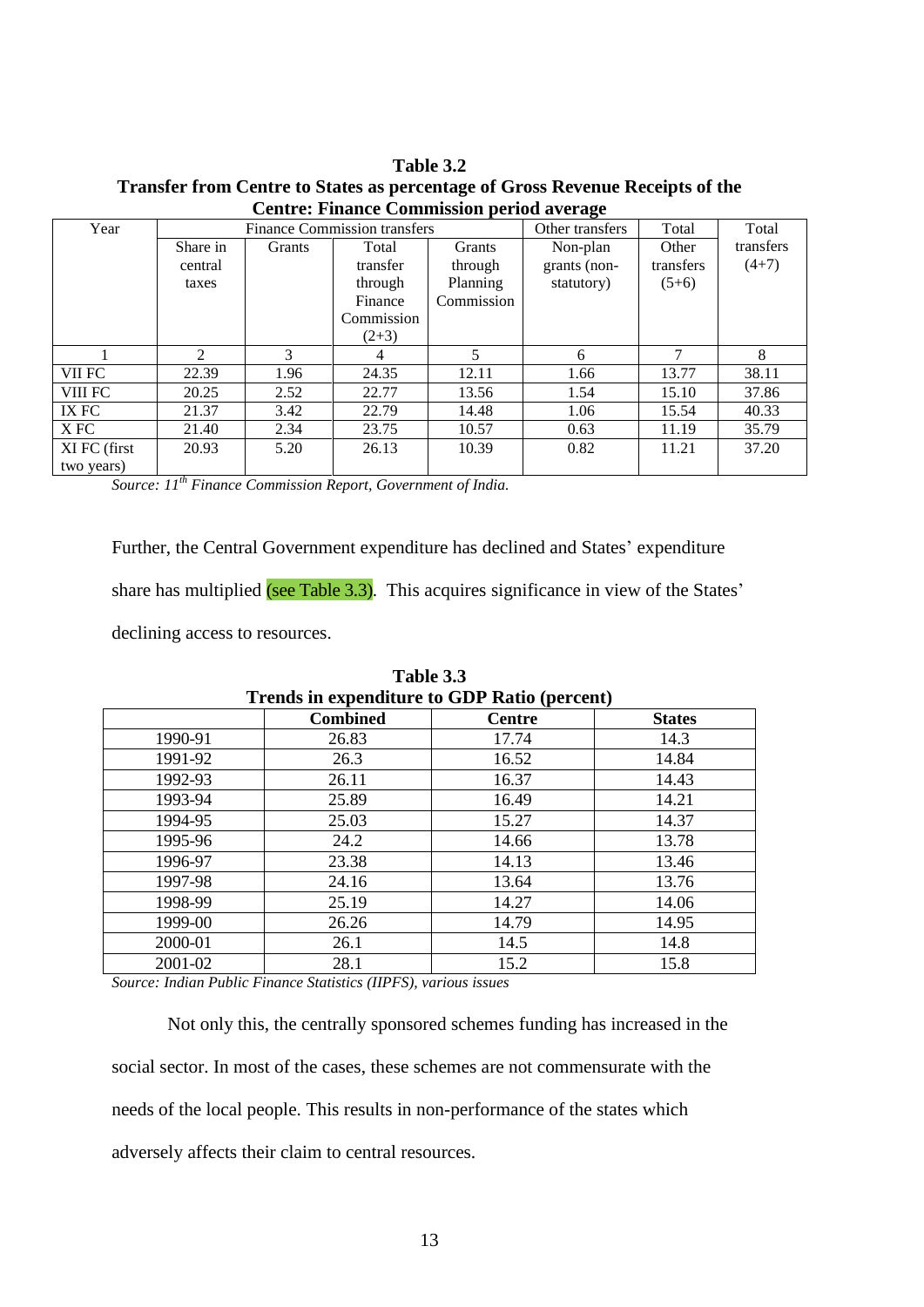In other words, the apportionment of resources are to the disadvantage of the states irrespective of the fact that the regional parties have emerged as important players in the national politics. And, the national parties alongwith the regional parties have also promised to build a genuine federal structure in the electoral discourse, but the character of the state and the policy regime continue to be in favour of centralisation.

In practice, the emphasis of politics has shifted from ideology of representation of the regions in governance to the distribution of patronage to the regional parties and interest groups. Similarly, in the case of common citizens and social cleavages, the focus has been to 'privilege political presence over common interests'. In the dominant discourse, the arguments are advanced to make voting compulsory or provide reservation of seats in the legislature on the basis of gender, social cleavages and minorities or the apportionment of the state resources on the basis of target groups.

The politics of presence was practiced not only to co-opt regions, but also the citizens and social cleavages based on caste and religion. The test of democratic participation is seen through voter's turnout, number of contestants and the representation of common people in the legislatures rather than the outcomes in terms of mainstreaming the poor and disadvantaged and also to achieve a more just and equitable society. A study of voter's turnover shows an increase from 58.07 in the 2004 elections to 58.43 per cent in the 2009 elections. The number of contestants has also increased from 5435 in 2004 to 8070 in the 2009 elections. In addition, the representation of people from low social origins has also multiplied. For instance, the number of Scheduled Caste candidates increased from 10 per cent (630) in 1989 to 24 per cent (1933) in the 2009 parliamentary elections. Similarly, the number of scheduled tribes candidates increased from 4 per cent (224) in 1989 to 7 per cent (565) in 2009 elections (see Table 3.4).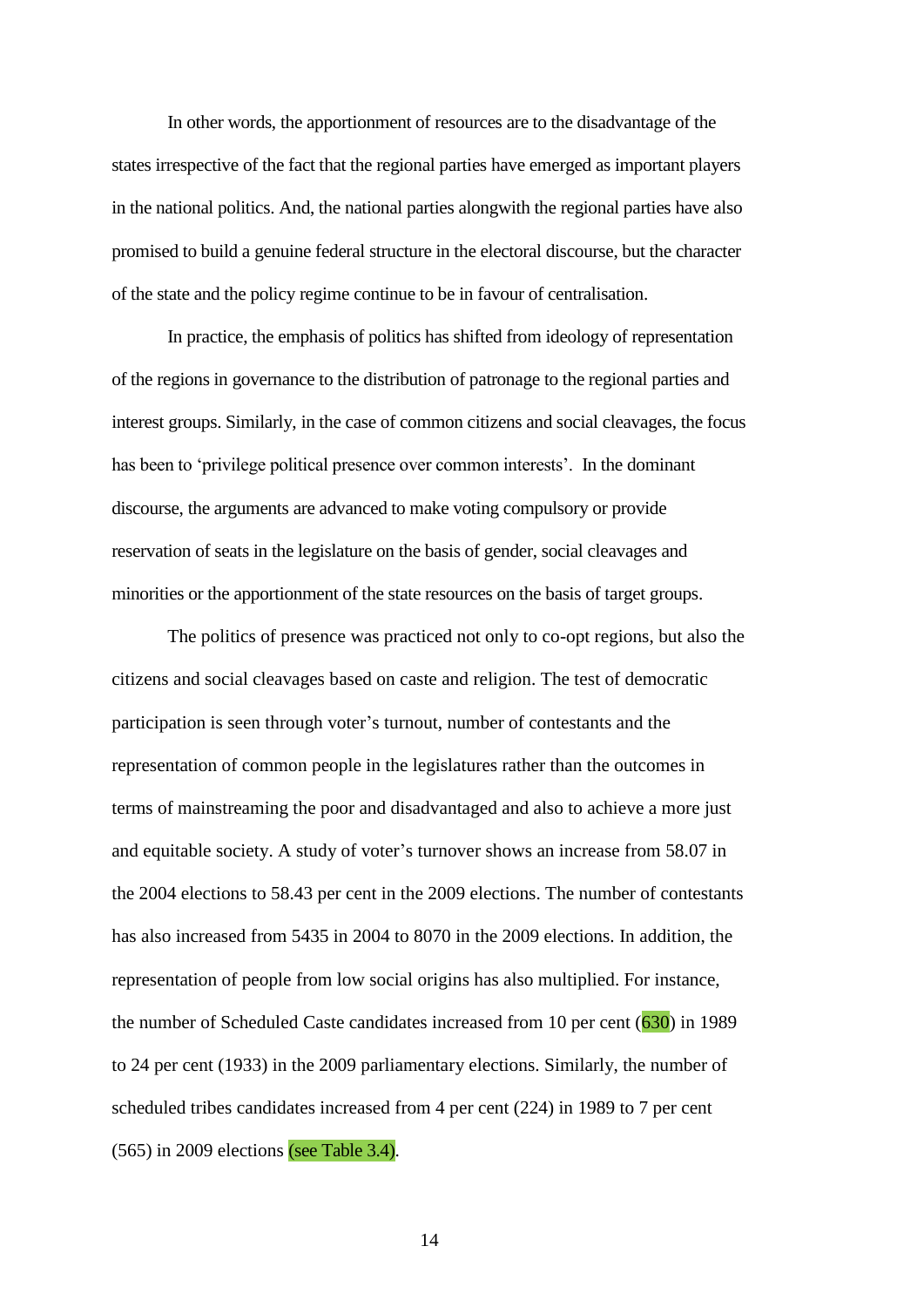But the basic issue remains: how far has the increase in participation in elections benefitted people with low social origins in the decision-making process and created conducive conditions for equity? Not only this, it is worth analysing the shift in political discourse from, to use Benedict Anderson, categories "unbound serialities" and "bound serialities". In electoral politics in the earlier phase, the language of politics referred to nation-building. Citizen rights, equality for all religion, castes and ethnicity largely remained within the domain of "unbound serialities".<sup>21</sup>

| Year    |              | Gen.  | <b>SC</b> | <b>ST</b> | Total  |
|---------|--------------|-------|-----------|-----------|--------|
| 1971    | All India    | 2263  | 343       | 163       | 2769   |
|         | % from Total | 81.73 | 12.39     | 5.89      | 100    |
| 1977    | All India    | 2026  | 291       | 122       | 2439   |
|         | % from Total | 83.07 | 11.93     | 5.00      | 100    |
| 1980    | All India    | 3913  | 502       | 214       | 4629   |
|         | % from Total | 84.53 | 10.84     | 4.62      | 100    |
| 1984-85 | All India    | 4661  | 592       | 240       | 5493   |
|         | % from Total | 84.85 | 10.78     | 4.37      | 100    |
| 1989    | All India    | 5306  | 630       | 224       | 6160   |
|         | % from Total | 86.14 | 10.23     | 3.64      | 100    |
| 1991-92 | All India    | 7508  | 899       | 342       | 8749   |
|         | % from Total | 85.82 | 10.28     | 3.91      | 100    |
| 1996    | All India    | 12123 | 1356      | 473       | 13952  |
|         | % from Total | 86.89 | 9.72      | 3.39      | 100    |
| 1998    | All India    | 3936  | 571       | 243       | 4750   |
|         | % from Total | 82.86 | 12.02     | 5.12      | 100    |
| 1999    | ALL India    | 3816  | 602       | 230       | 4648   |
|         | % from Total | 82.10 | 12.95     | 4.95      | 100    |
| 2004    | All India    | 3674  | 1372      | 389       | 5435   |
|         | % from Total | 67.60 | 25.24     | 7.16      | 100    |
| 2009    | All India    | 5572  | 1933      | 565       | 8070   |
|         | % from Total | 69.05 | 23.95     | 7.00      | 100.00 |

**Table 3.4 Caste-wise candidate summary – Lok Sabha Elections – 1971-2009**

*Source: Statistical Reports on General Elections, Election Commission of India, New Delhi.*

In 1962, the Congress party in its election manifesto declared it would build:

a social order based on justice and offering equal opportunity to every citizen… The social services and, more especially, education and health should be expanded, greater attention being paid to economically and educationally backward people. The test of giving particular attention should be that of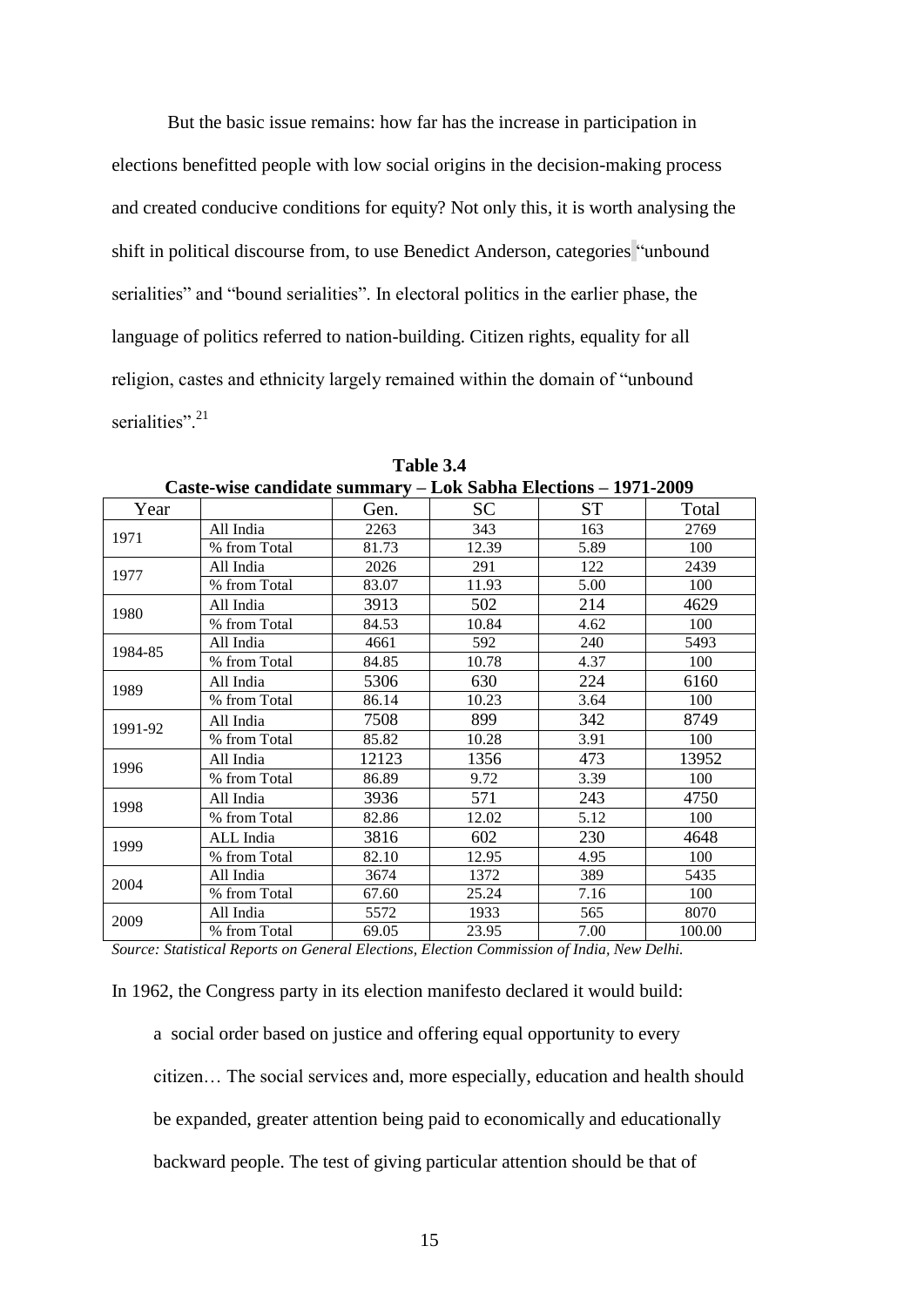economic backwardness. Thus, low income groups, irrespective of castes and communities should receive special consideration.<sup>22</sup>

In the 1977 elections, the Congress party promised "to safeguard the interests of the minorities and weaker sections, to end privy purses and other such privileges, to provide the basic requirements of the people, speedily through dynamic rural programmes, to provide new employment avenues".  $^{23}$ 

However, after the mid-eighties, sectional interests based on caste and religion were articulated in the elections and the slogan of 'justice for all' was replaced by ‗justice for backward castes, Dalits and minorities'. These exclusive category usages for ‗inclusive governance' led to polarisation in the elections. For example, in 2009 parliamentary elections, the projection of Mayawati, a dalit leader, as the prime ministerial candidate by the Third Front led by Communist Parties, may have polarised the middle class non-Dalit votes to the advantage of the Congress party. This can be seen from the increase in the urban votes in favour of the Congress party. The main thrust of the argument is that in the post-economic reforms, competition for the scarce resources is being shaped around sectional interests and identities. The tension between economics of the market, i.e. state politics and populist politics, led to the inclusion of sectional interests based on religion and caste. This became a major factor for electoral mobilisations by the competing political parties. For instance, Mandal Commission has promised job opportunities to the Backward Castes in an environment where jobs opportunities in the public sector are shrinking. And, it also acknowledges that politics of populism can only promise hope.

It is not at all our contention that by offering a few thousand jobs to the OBC candidates we shall be able to make 52 per cent of the Indian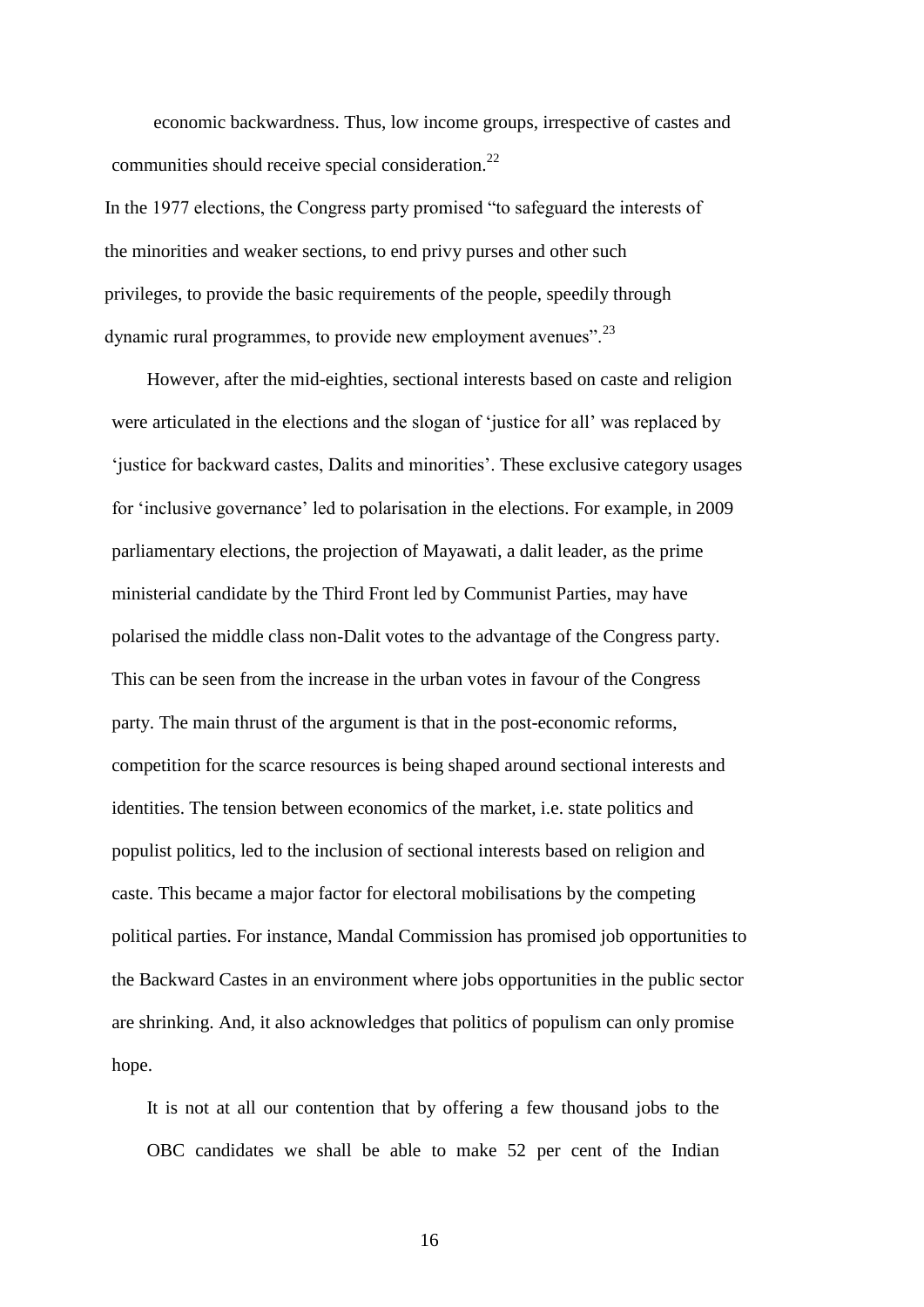population as forward, but we must recognize that an essential part of the battle against the social backwardness is to be fought in the minds of backward people, when a backward class candidate becomes a Collector or a Superintendent of Police, the material benefits accruing from his position are limited to the members of his family only. But the psychological spin-off of this phenomenon is tremendous, the entire community of that backward class candidate feels socially elevated. $^{24}$ 

The state has abdicated its responsibility to build a secular society through affirmative action, where caste shall not be the basis of dispensation of justice, and religious identities shall not be the basis of entitlement of national resources. On the contrary, it consolidated the hold of regional, communal and caste-based parties in elections. Most of the regional parties have provided impetus to the "sons of the soil" and articulated these concerns in their electoral discourse.

For example, in Maharashtra, it has been reported that the Congress party benefitted in the 2009 parliamentary and state assembly elections due to the radical assertions of Maharashtra Navnirman Sena (MNS) Chief Raj Thackeray. These assertions brought about a division in the vote bank of Shiv Sena. MNS Chief Raj Thackeray attempted to involve 'sons of the soil' parochialism when he asserted that ―Nashik was facing an influx of north India. They are earning here and sending the money to their native place…I am not against them, but they should have some affection for Maharashtra…He warned that north Indians who did not speak Marathi and did not respect Marathi culture would be driven away," $25$ 

The Congress government in Maharashtra has made their support to the MNS agenda explicit in announcing it would strictly implement the eligibility criteria for a driving taxi permit, which stipulated that a person must be a resident of Maharashtra for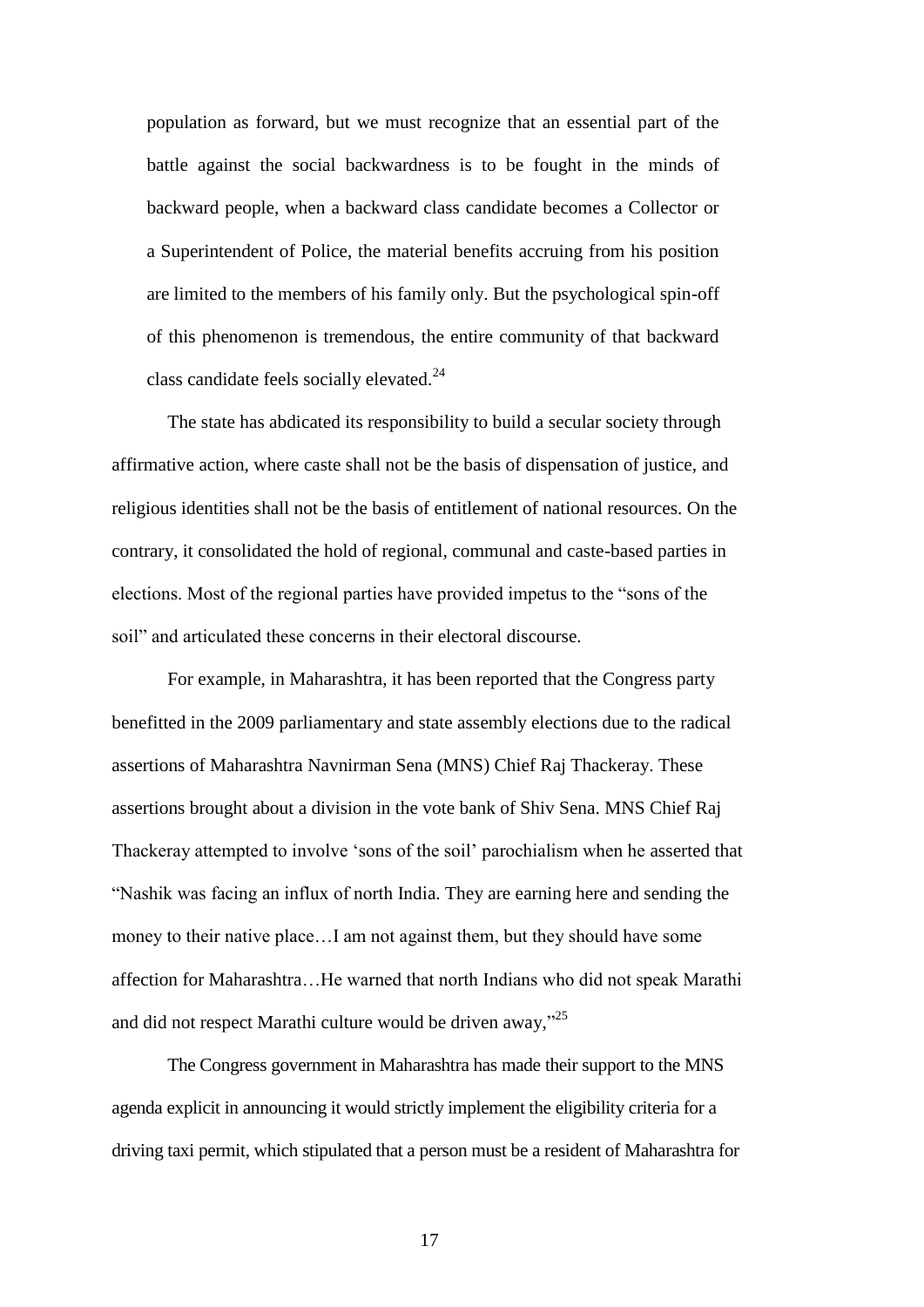a minimum 15 years and can read, write and speak Marathi.<sup>26</sup> These articulations acquire significance in the backdrop of the political parties mobilising support for elections on the basis of region, caste and religious group affiliations. A perusal of the election manifestos of the political parties clearly shows that the parties promised subsidies, social security and safety nets to the electorates based on social cleavages.<sup>27</sup>

In the 2009 elections, the Congress party asserted that 'The empowerment of the weaker sections of society — scheduled castes, scheduled tribes, OBCs, minorities and women — has been an article of faith with the Indian National Congress. This will be carried forward with emphasis on education, particularly skill-based and professional education'.<sup>28</sup> For instance, communalism has been used to even present problems like unemployment as affecting the Hindus or the Muslims or the Sikhs. Articulation of the findings relating to backwardness of Muslims in the Sachar Commission Report, reservation of jobs for backward castes and social and economic backwardness of Dalits have been used as vote catching devices.

The logical outcome of this approach is the feeling of a deep sense of discrimination amongst those who are either denied access to employment opportunities or who remained on the margins of the employment market. ‗Coalition of presence' became rather the norm to co-opt social cleavages and offer doles to the common citizens under the banner of citizen-centric governance.

But a majority of the women representatives in the local bodies, as per a preelection survey conducted in 2008, were dissatisfied as they were promised at the time of election that the 'politics of presence' shall provide answers to their claims to equity, access and accountable governance.<sup>29</sup> But these political parties, while in government pursued an agenda of downsizing the public sector and have, in fact,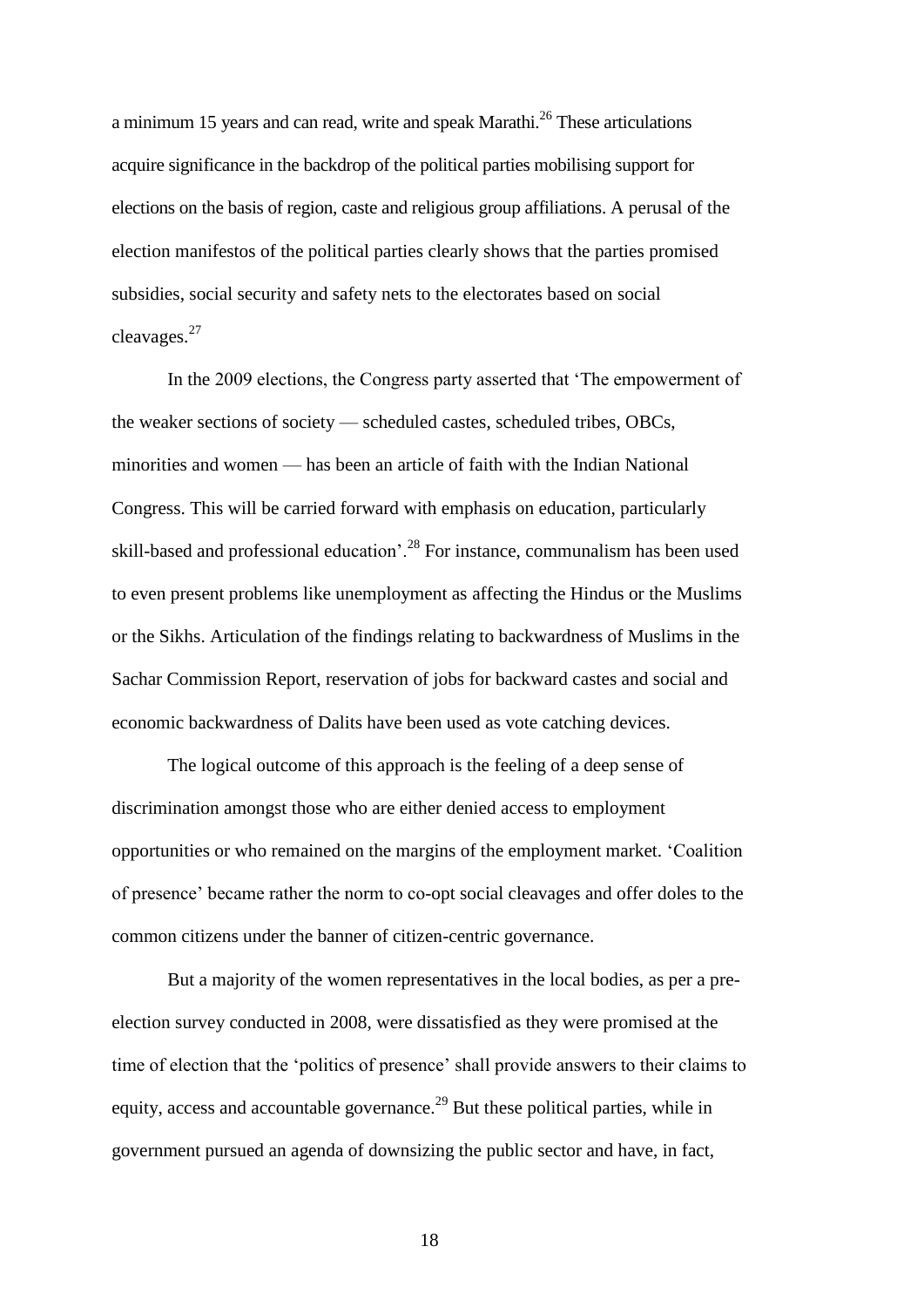leveraged public sector resources to the private sector with a claim to provide efficient and accountable governance to the people. People have been reduced to ‗consumers with the ability to choose and complain (although) not the ability to proactively shape services'.<sup>30</sup>

Results in developing countries especially have shown that the interests of the powerless, the hardcore poor, the ethnic minority and the aged have been sidelined while the existing democratic institutions (the representative democracy) have been hijacked by the rich and the lobbyists and continued to function as a platform for the vested interests and not that of the poor. This has mirrored the regulatory dimension of the 'state politics' and the abdication syndrome ingrained into the practice of politics. $31$ 

The post-colonial state has failed to transform the status of people from colonial subjects to citizens. It has been very aptly described by Nicholas Dirks when he termed the colonial states as ethnographic states.<sup>32</sup> In other words, the states do not seek participation of the citizens in decision making, but claim to provide for the welfare of population. This made governance less a matter of politics and more of administrative policy. The foremost ingredient of this has been mistrust in the subjects or populace. It can be exemplified in a number of ways, but the most visible is the filing of affidavits for almost every interaction with the government.

These affidavits are required in support of the facts given by the applicants for various services provided by the government. In other words, these are affirmations by the applicants in some cases supported by third parties. These affidavits in most of the cases are given on legal papers sworn before a Magistrate or public notary. For instance, affidavits are even required for public utilities such as new connections for electricity, sewerage and water supply. Besides resulting in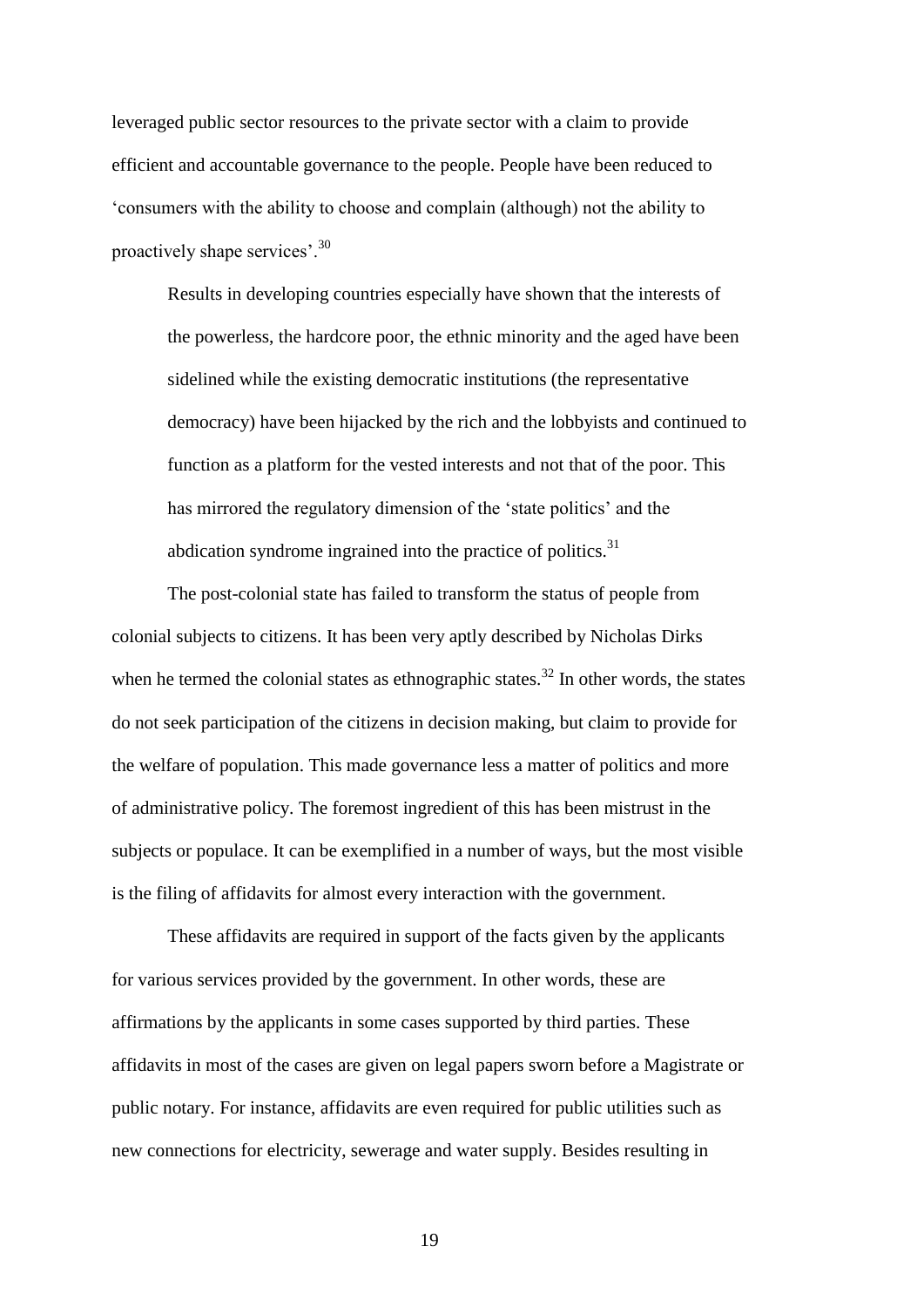citizen's harassment and corruption, it has perpetuated the dichotomy between the state and the nation. Instead of providing universal representation for the citizens as expected, these elections contribute nothing, but "plundering rotating government…in many of these countries, multi-party elections are but a vehicle to legitimise an existing political economy and perpetuate an equation of patron/client dependency relationship in a society. $^{33}$ 

A major casualty of this is citizen-centric democratic governance. If the citizens are treated as population and targets of governance, rather than participatory stakeholders guiding the democratic processes, democracy becomes redundant and citizens' backlash is built up even against the right kind of intervention.

## **Conclusion**

Coalition politics in pre and post-election 2009 has shown that it is the politics of presence that played a predominant role in shaping issues relating to citizenship, federalism and multi-culturalism. Political parties have formed coalitions in contradiction to their professed electoral ideological pronouncements. While in partnership with each other, they nurtured coalitions for patronage rather than articulation of their professed political agenda. For example, most of the regional political parties bargained for the ministries of their choice rather than the restructuring of the policies which govern centre-state relations.<sup>34</sup> The regionalisation of the national political parties and nationalisation of the regional political parties as reflected in the electoral discourse melts down in the powersharing coalition matrix. It is not only the economic meltdown, but the political meltdown in the coalition era which should merit the attention of political analysis. It is a coalition of bargaining through which stability of the tenure of government is ensured.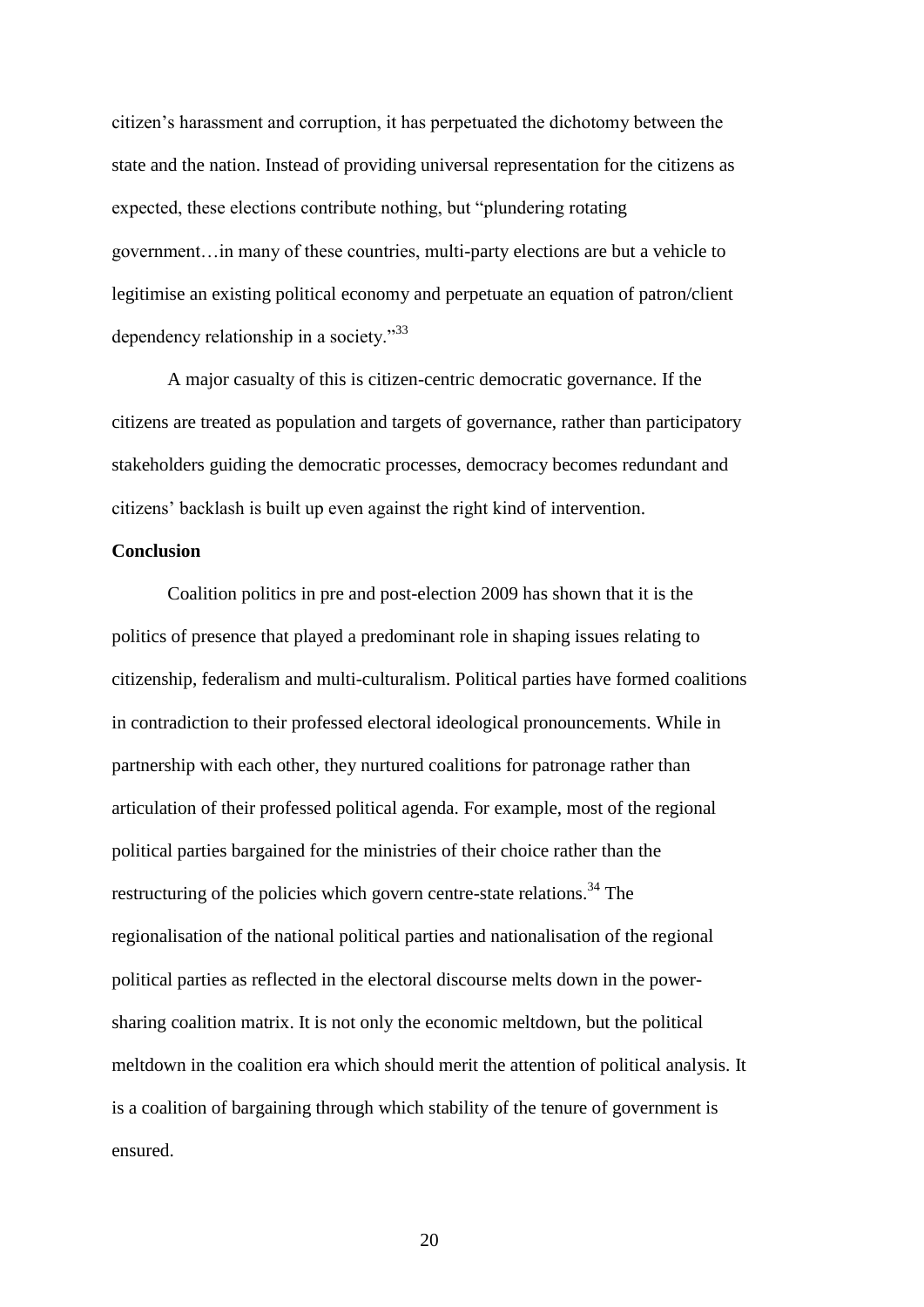The coincidence between ideological flux and dichotomous relationship between populist politics and state politics with an emphasis on privileging presence over representative stakeholding of the regions, social cleavages and citizens is not accidental through patronage. There are heterogeneous needs which defy any general formula and its solutions are situational, strategic and historical-specific. How far a coalition of interests and coalition through patronage shall be able to balance the needs to transform entitlements of regions, diversities and citizens particularly living on the margins into rights is a moot question?

#### **ENDNOTES**

1

<sup>1</sup> This distinction between politics of representation and politics of presence has been very aptly described by Zoya Hasan who argued that politics of presence blurs the underrepresentation and the representation of interests of the constituents specifically vulnerable sections. Zoya Hasan, *Constitutional Equality and the Politics of Representation in India* (Delhi: Sage; 2006). London, Thousand Oaks, CA and New Delhi, http://dio.sagepub.com.

 $2$  E. Sridharan, "Coalition Strategies and The BJP's Expansion, 1989-2004," *Commonwealth and Comparative Politics*, Vol. 43, Issue 2, July 2005, pp. 194-221. For 2009, the data were gathered from the Institute for Development and Communication (IDC) Unit.

<sup>3</sup> The distinction between one party dominance system and one-party system has been described by Rajni Kothari. He noted that one-party dominance system is competitive party system, but one in which the competing parties play rather dissimilar roles. It consists of a party of consensus and parties of pressure. See for details, Rajni Kothari, ‗The Congress System in India', *Asian Survey*, Vol. 4, No. 12, 1964, pp. 1161-73.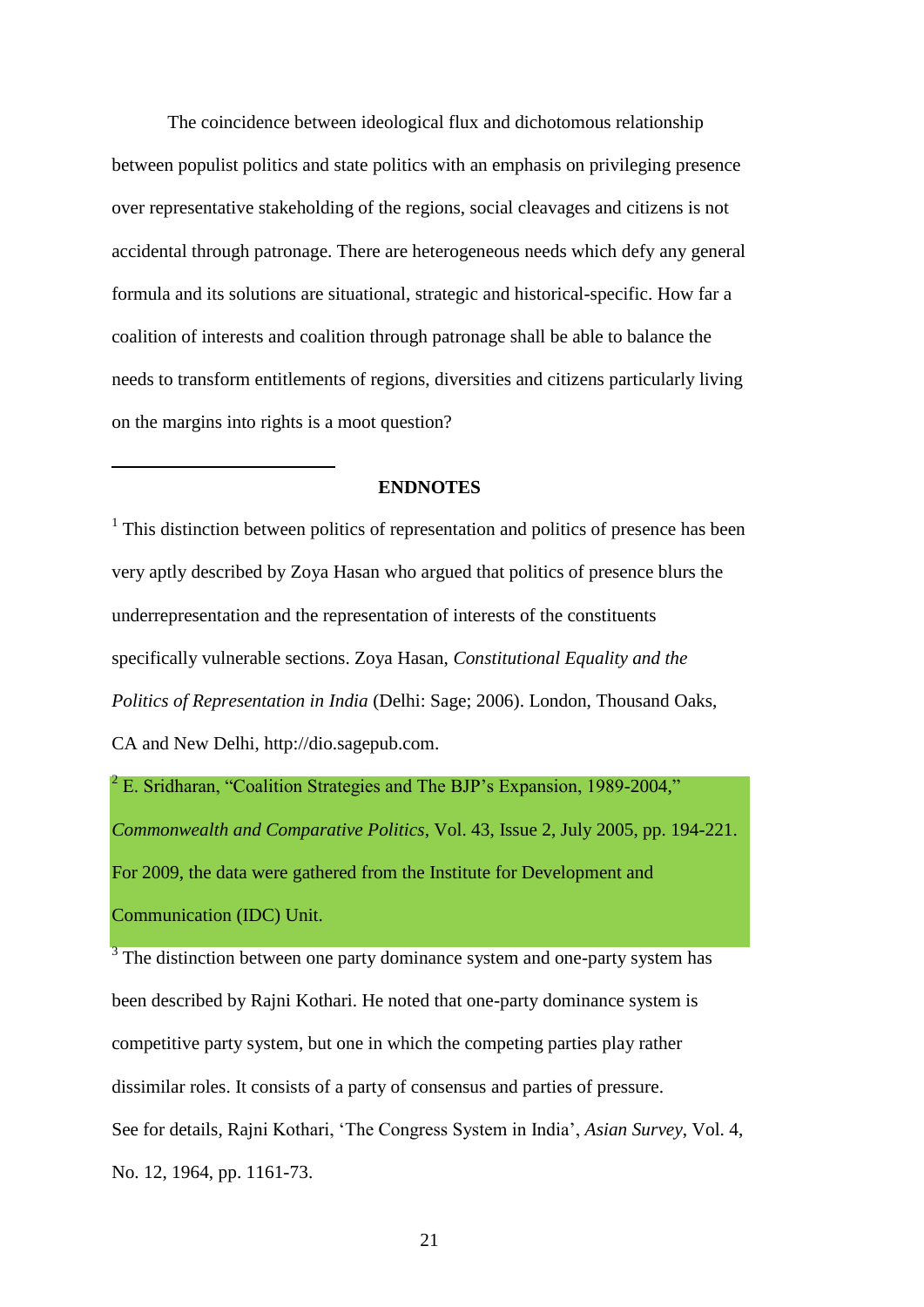4 Lok Sabha Elections 1962: Manifesto of The Indian National Congress.

<sup>5</sup> Lok Sabha Elections 1977: Manifesto of The Indian National Congress.

 $6$  Deepak Nayyar, "Economic Development and Political Democracy: Interaction of

Economics and Politics in Independent India", in Niraja Gopal Jayal (ed.),

*Democracy in India* (Delhi: Oxford University Press, 2001), p. 381.

<sup>7</sup> 'Cabinet yes to tax Punjab', The Hindustan Times (Chandigarh), January 23, 2010

– HT Correspondent [chdnewsdesk@hindustantimes.com.](mailto:chdnewsdesk@hindustantimes.com)

<sup>8</sup> Assembly Elections 2007: Manifesto of The Shiromani Akali Dal (Badal).

<sup>9</sup> Assembly Elections 2007: Manifesto of The DMK.

<sup>10</sup> Assembly Elections 2007: Manifesto of The Indian National Congress.

<sup>11</sup> Quoted in Michael Parenti, *Democracy for the Few*, (New York: St. Martin Press, 1974), p. 141.

 $12$  Deepak Nayyar, op. cit., 2001, p. 381.

<sup>13</sup> Lok Sabha Elections 2009: Manifesto of The Indian National Congress.

<sup>14</sup>Lok Sabha Elections 2009: Manifesto of The Bhartiya Janata Party.

<sup>15</sup>Lok Sabha Elections 1999: Manifesto of The National Democratic Alliance.

 $16$  The BJP in its 1962 election manifesto declared that "The present Constitution" which, by calling the Centre as 'Union' and provinces as 'States', has recognised a separate and somewhat sovereign status of the constituents, is also a hindrance to national unity. The Bharatiya Jana Sangh will amend the Constitution and declare India a Unitary State, with provision for decentralisation of power to the lowest levels". The Congress Party manifesto was more explicit on issues relating to national integration and unity in diversity. The issue of centre-state relationship did not find any expression in its 1962 manifesto.

<sup>17</sup> Lok Sabha Elections 1998: Manifesto of The Shiroman Akali Dal..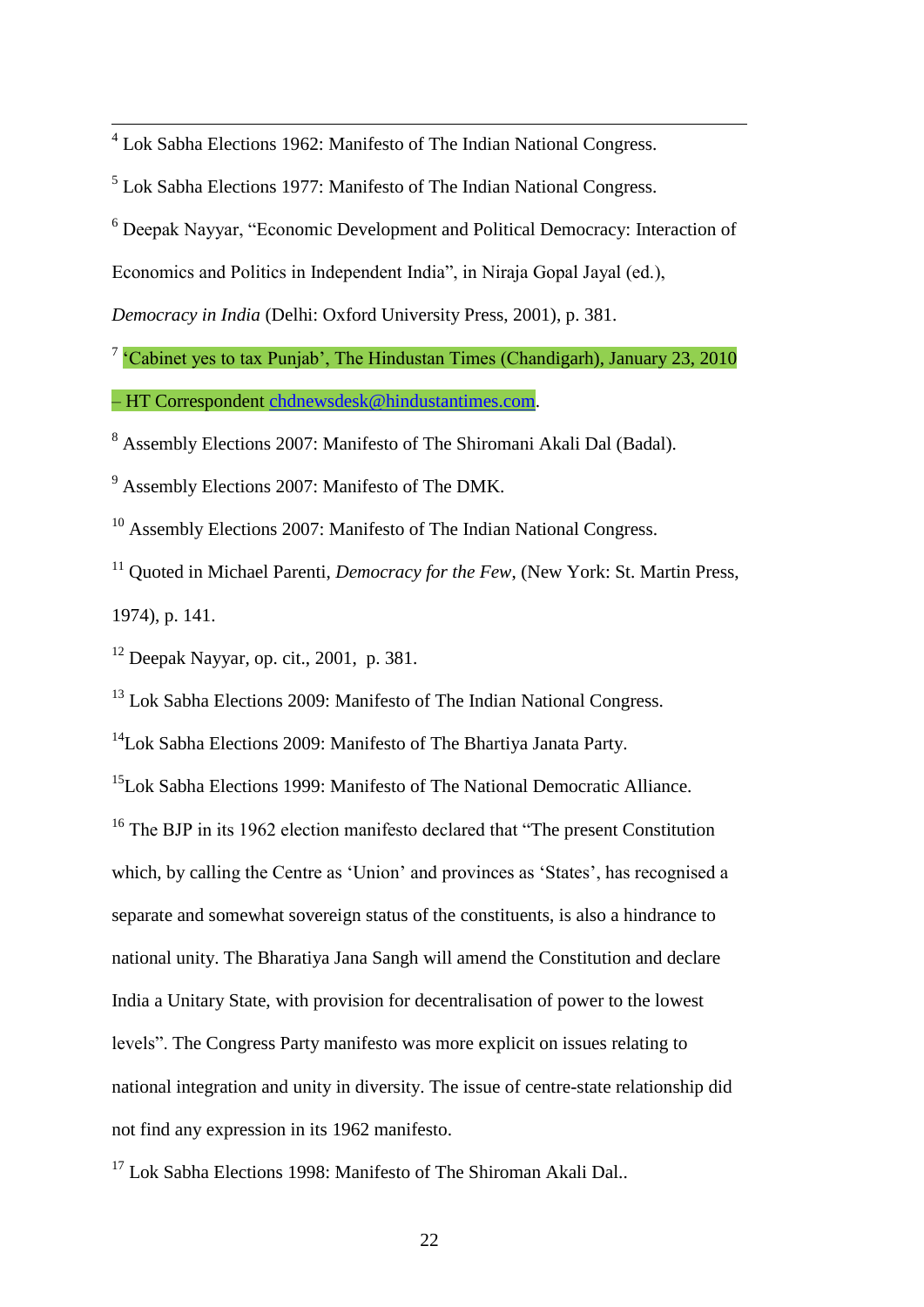# <sup>18</sup> Staff Correspondent, 'Redefine Centre-State Relations: SAD', Hindu, 24 March, 1997.

<u>.</u>

 $19$  For instance, the Akali Dal in Punjab in its 1973 autonomy resolution and, later in its 1985 memorandum to the Sarkaria Commission, asked for apportionment of financial resources within the framework of command economy. In the 1973 resolution, the Akali Dal demanded, "Complete nationalisation of the trade in food grains and, as such, shall endeavour to nationalize the wholesale trade in food grains through the establishment of state agencies."

It further stated that "the SAD shall try to fix the prices of the agricultural produce on the basis of the returns of the middle class farmers. Such prices would be notified well before the sowing season and only the State governments would be empowered to fix such prices." However, in its 2007 election manifesto these issues were not raised.

 $20$  For detailed analysis of this aspect, please see Atul Sood, "Deepening Disparities" and Divides: Whose Growth is it Anyway" in *Social Watch India* (Delhi: Sage, 2007), Chapter II, pp. 89-94.

 $21$  Partha Chatterjee has very perceptively reflected on Anderson's categorisation of bound and unbound serialities and has observed that for each category of classification any individual can count only as one on zero, never as a fraction, which in turn means that all partial or mixed affiliations to a category are ruled out. For limited purpose, in this paper these categories have been used with a qualification that the identity perceptions are real and that which of the elements of ethnic identity like caste, religion, language etc. shall acquire dominant manifestation is history-specific and contextually-based.

Partha Chatterjee, *The Politics of the Governed*. (Delhi: Permanent Black, 2006),p.6.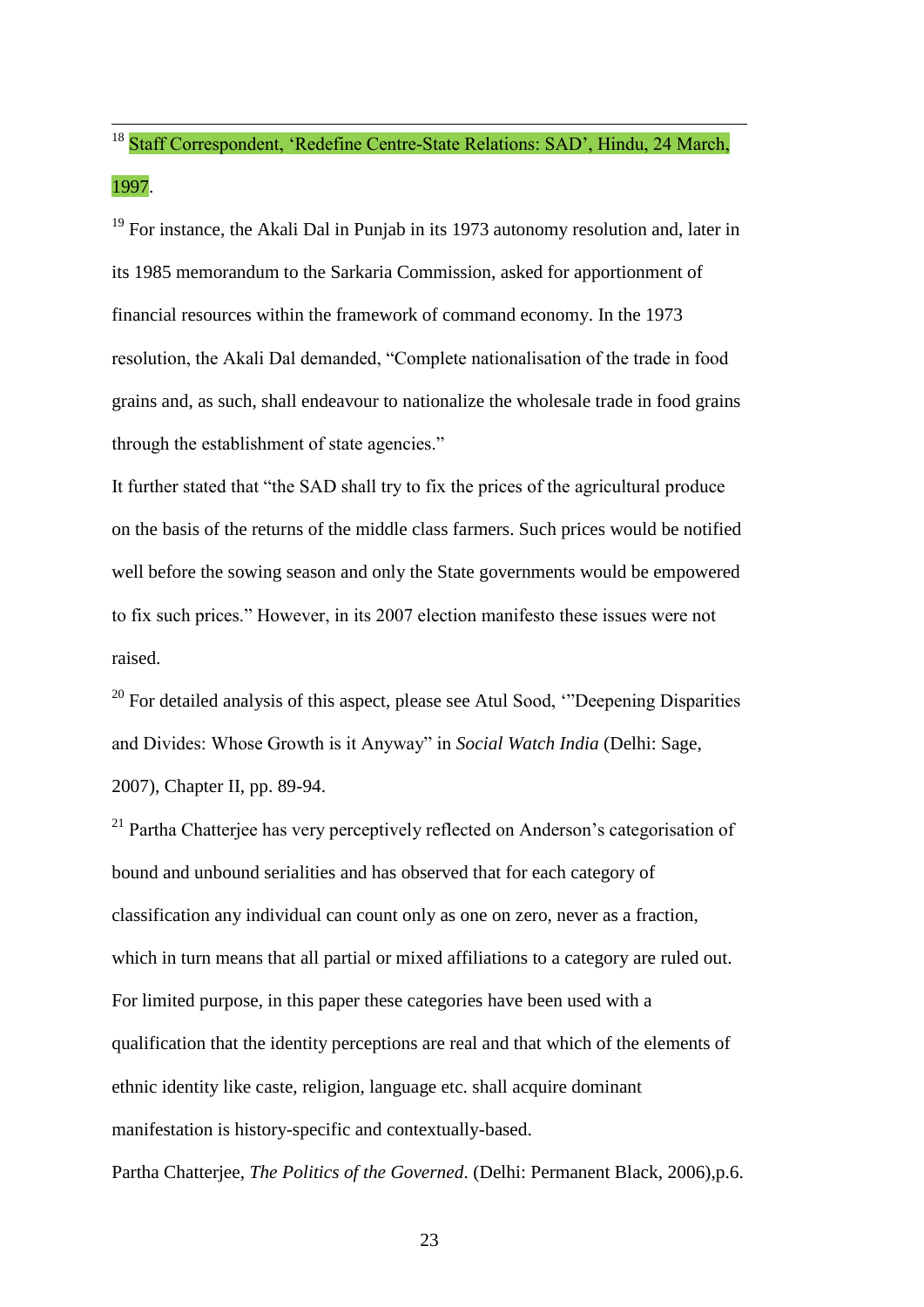Benedict Anderson, *The Spectre of Comparisons: Nationalism, South-East Asia and the World* (London: Verso, 1998).

<sup>22</sup>Lok Sabha Elections 1962: Manifesto of The Indian National Congress.

 $^{23}$ Lok Sabha Elections 1977: Manifesto of The Indian National Congress.

<sup>24</sup> B.P. Mandal, *Report of the Backward Classes Commission* (Government of India,

1980) Vol. 1, Chapter XIII, Recommendations, pp. 57-60.

 $^{25}$  Raj Thackeray booked for his speech' March 22, 2009.

[http://election.rediff.com/report/2009/mar/22/loksabhapoll-raj-thackeray-booked-](http://election.rediff.com/report/2009/mar/22/loksabhapoll-raj-thackeray-booked-for-his-hate-speech.htm)

[for-his-hate-speech.htm.](http://election.rediff.com/report/2009/mar/22/loksabhapoll-raj-thackeray-booked-for-his-hate-speech.htm)

<u>.</u>

<sup>26</sup> Ketaki Ghoge, 'Marathi must for cab drivers' Hindustan Times, 21 January, 2010. Subsequently, the Congress government in Maharashtra moderated its statement in response to adverse reactions from North-Indian states.

 $^{27}$  The Congress commits itself to amending the Constitution to establish a Commission for Minority Educational Institutions to provide direct affiliation for minority professional institutions to central universities. Special steps will be taken to spread modern and technical education among women in minority communities particularly… (Congress: 2004). A comprehensive national programme for minor irrigation of all lands owned by Dalits and adivasis will be introduced. Landless families will be endowed with some land through the proper implementation of land ceiling and land redistribution legislation.

# Lok Sabha Elections 2004: Manifesto of the Indian National Congress

<sup>28</sup>Lok Sabha Elections 2009: Manifesto of The Indian National Congress.

 $29$  The study indicated that women representatives were assigned the task to look into social engagements such as marriage alliances, information on birth, health and household activities in the domain of gender segregated roles.